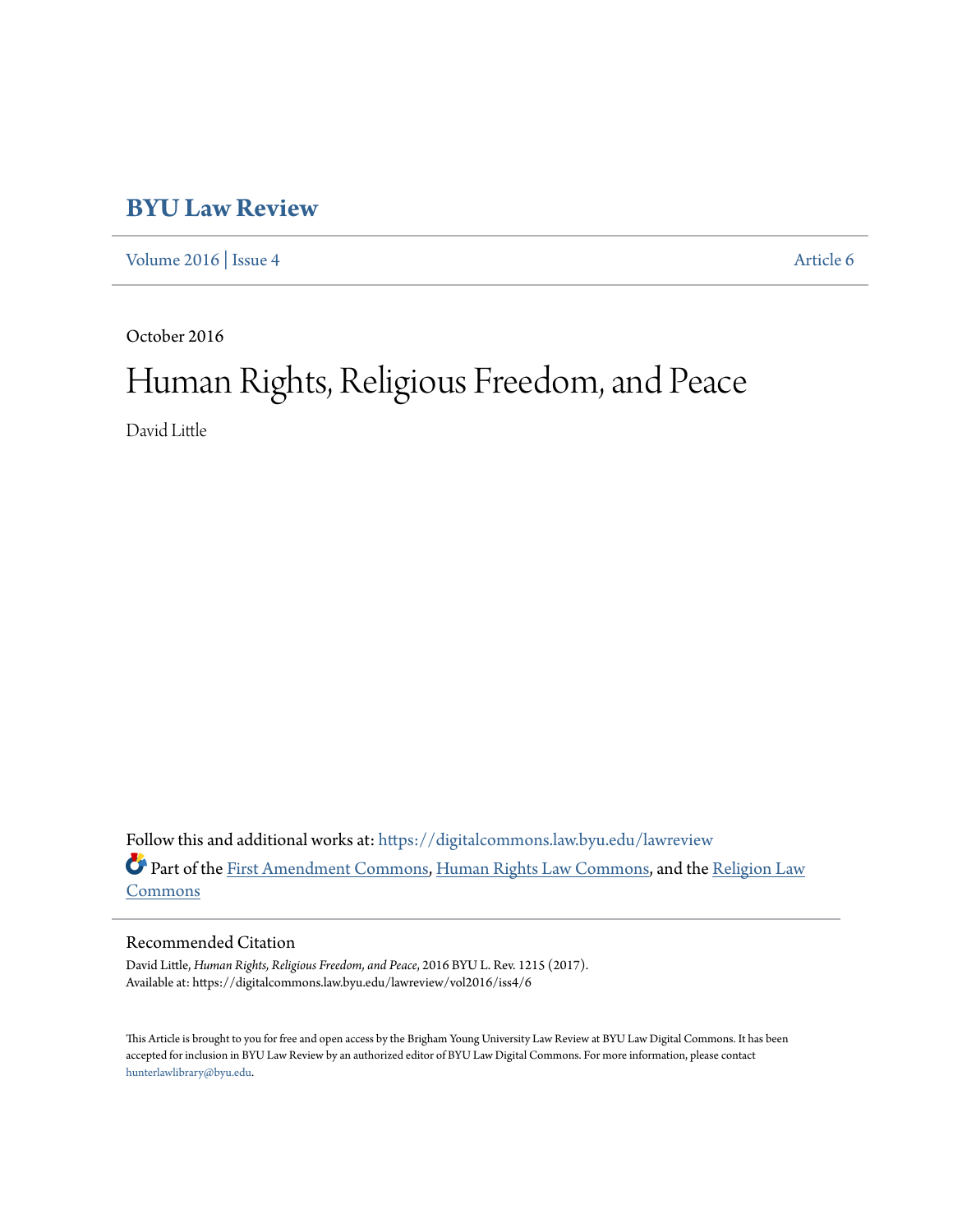#### *David Little\*[1](#page-1-0)*

#### <span id="page-1-9"></span><span id="page-1-7"></span>I. INTRODUCTION

<span id="page-1-8"></span>It was the solemn intention and expectation of the drafters of the Universal Declaration of Human Rights and of all the subsequent instruments that the promotion and protection of human rights, including the right to religious freedom, would advance the cause of peace.[2](#page-1-1) However, this thesis faces strong opposition as of late. There are a number of scholars who, in the spirit of Michel Foucault, regard human rights as a "a discourse of pseudo-emancipation that serves to conceal [various] entanglement[s] with 'power.'"[3](#page-1-2)

Three books, two recently published, apply this criticism to the subject of religious freedom. The two most recent are *Beyond Religious Freedom* by Elizabeth Shakman Hurd,[4](#page-1-3) and *Politics of Religious Freedom* edited by Hurd, Saba Mahmoud, Peter Danchin, and Winnifred Sullivan.[5](#page-1-4) The third, *The Impossibility of Religious Freedom*, is an older book by Sullivan.<sup>[6](#page-1-5)</sup> These four authors are associated with an influential blog called the "Immanent Frame" that is dedicated to "problematizing"—in a favorite word—liberal rights discourse.[7](#page-1-6) Two other skeptics who approach the subject from a slightly different angle, but come to similar conclusions, are Marci

<span id="page-1-0"></span><sup>\*</sup>Research Fellow at the Berkley Center of Religion, Peace, and International Affairs, Georgetown University, and retired Professor of the Practice in Religion, Ethnicity, and International Conflict at Harvard Divinity School.

<span id="page-1-1"></span><sup>2.</sup> *See* G.A. Res. 217 (III) A, Universal Declaration of Human Rights, preamble (Dec. 10, 1948); G.A. Res. 35/55, Declaration of the Elimination of All Forms of Intolerance and Discrimination Based on Religion or Belief, preamble (Nov. 25, 1981).

<span id="page-1-2"></span><sup>3.</sup> RICHARD WOLIN, THE SEDUCTION OF UNREASON: THE INTELLECTUAL ROMANCE WITH FASCISM FROM NIETZSCHE TO POSTMODERNISM 22 (2004).

<span id="page-1-3"></span><sup>4.</sup> ELIZABETH SHAKMAN HURD, BEYOND RELIGIOUS FREEDOM: THE NEW GLOBAL POLITICS OF RELIGION (2015).

<sup>5.</sup> POLITICS OF RELIGIOUS FREEDOM (Winnifred Fallers Sullivan et al. eds., 2015).

<span id="page-1-5"></span><span id="page-1-4"></span><sup>6.</sup> WINNIFRED FALLERS SULLIVAN, THE IMPOSSIBILITY OF RELIGIOUS FREEDOM (2005).

<span id="page-1-6"></span><sup>7.</sup> THE IMMANENT FRAME: SECULARISM, RELIGION, AND THE PUBLIC SPHERE, http://blogs.ssrc.org/tif/ (last visited Oct. 3, 2016).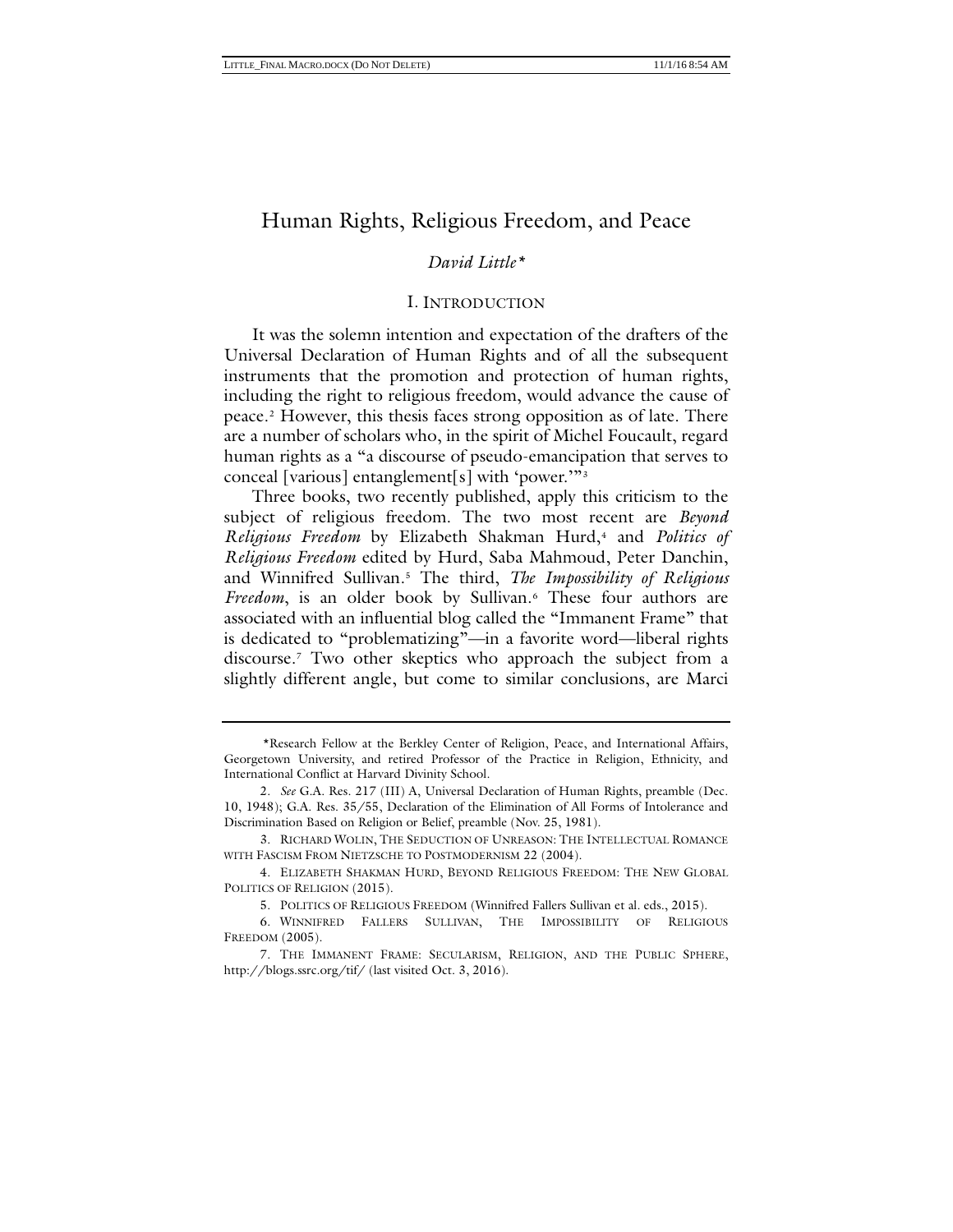<span id="page-2-10"></span><span id="page-2-0"></span>

<span id="page-2-9"></span>Hamilton in *God vs. the Gavel*[,8](#page-2-1) and Brian Leiter in *Why Tolerate Religion?*[9](#page-2-2)

<span id="page-2-11"></span>Other studies, such as *Formations of the Secular* by Talal Asad<sup>10</sup> mentor of the "Immanent Frame" group—or *A Post-Liberal Peace* by Oliver Richmond, $11$  represent related challenges to various efforts aimed at promoting peace around the world by institutionalizing human rights along with democracy and the rule of law. Some of these attacks against the connection between human rights and peace are part of a larger anti-human rights campaign that appears to be gathering momentum. One thinks of Samuel Moyn's *The Last Utopia: Human Rights in History*,[12](#page-2-5) along with his latest work, *Christian Human Rights*, published just last year,<sup>[13](#page-2-6)</sup> as well as Eric Posner's *Twilight of Human Rights Law*.[14](#page-2-7)

After providing some general comments about human rights, religious freedom, and peace, I shall deal with four of these critics, Asad, Richmond, Sullivan, and Hurd. They raise objections about the legitimacy and supposed benefits of human rights standards that need to be considered.[15](#page-2-8) My defense, in a word, is that whatever problems there are lie not with the standards themselves, but with the way they are used.

#### II. HUMAN RIGHTS, RELIGIOUS FREEDOM, AND PEACE

The opening lines of the Preamble to the Universal Declaration of Human Rights (UDHR) say this: "[R]ecognition of the inherent

14. ERIC A. POSNER, THE TWILIGHT OF HUMAN RIGHTS LAW (2014).

<span id="page-2-1"></span><sup>8.</sup> MARCI A. HAMILTON, GOD VS. THE GAVEL: RELIGION AND THE RULE OF LAW (2005).

<span id="page-2-2"></span><sup>9.</sup> BRIAN LEITER, WHY TOLERATE RELIGION? (2013). See also DAVID LITTLE, ESSAYS ON RELIGION AND HUMAN RIGHTS: GROUND TO STAND ON 143–69 (2015) for a critique of SULLIVAN, *supra* note [6](#page-1-7) and HAMILTON, *supra* note [8.](#page-2-0)

<span id="page-2-3"></span><sup>10.</sup> TALAL ASAD, FORMATIONS OF THE SECULAR: CHRISTIANITY, ISLAM, MODERNITY (2003).

<sup>11.</sup> OLIVER P. RICHMOND, A POST-LIBERAL PEACE (2011).

<span id="page-2-5"></span><span id="page-2-4"></span><sup>12.</sup> SAMUEL MOYN, THE LAST UTOPIA: HUMAN RIGHTS IN HISTORY (2010). For a critique of Moyn's book, see DAVID LITTLE, *Critical Reflections on* The Last Utopia: Human Rights in History *by Samuel Moyn*, *in* ESSAYS IN RELIGION AND HUMAN RIGHTS: GROUND TO STAND ON (2015).

<sup>13.</sup> SAMUEL MOYN, CHRISTIAN HUMAN RIGHTS (2015).

<span id="page-2-8"></span><span id="page-2-7"></span><span id="page-2-6"></span><sup>15.</sup> Incidentally, I shall be examining at greater length much of this recent literature in a survey review for the fall issue of *Law and Religion*.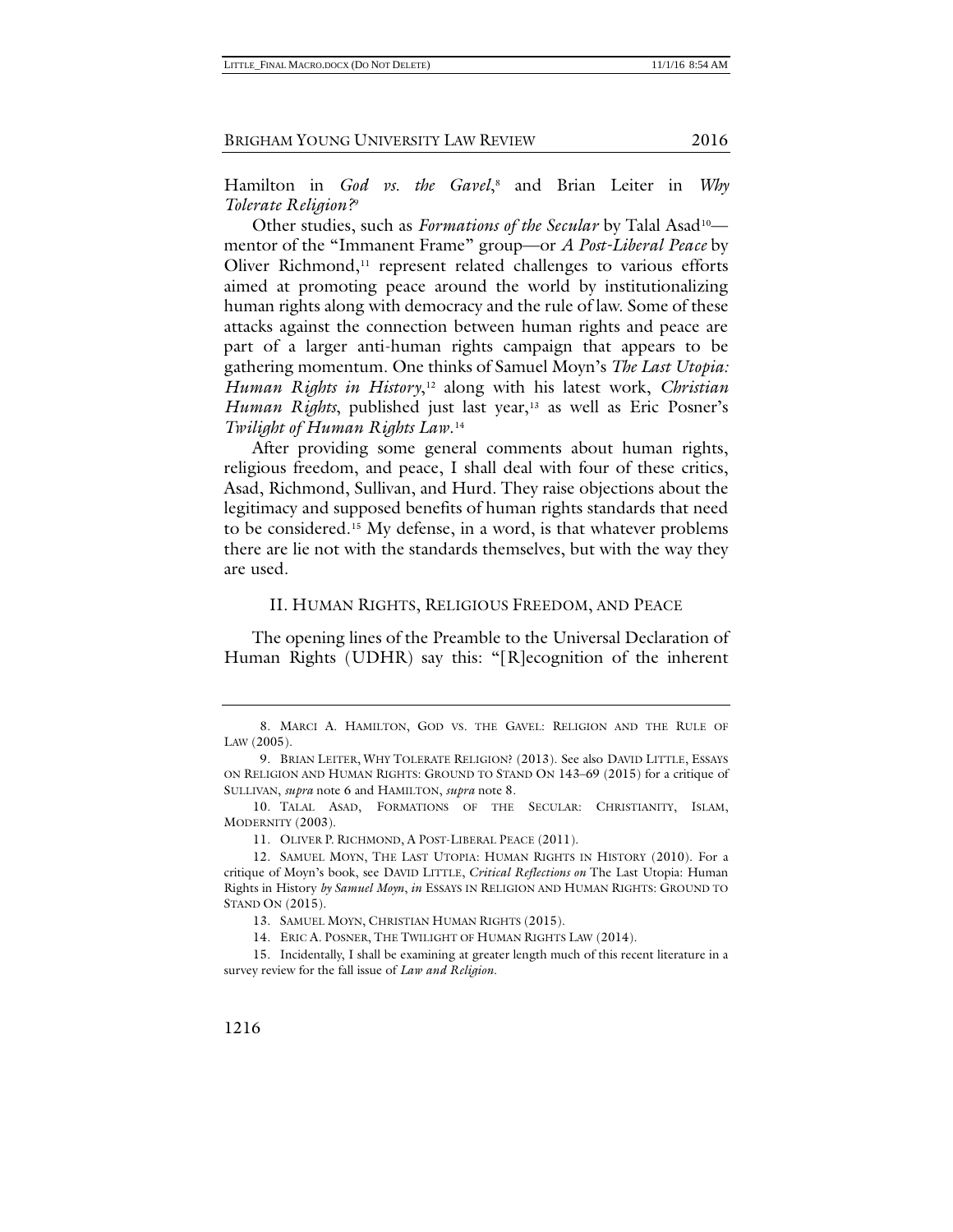dignity and of the equal and inalienable rights of all members of the human family is the foundation of freedom, justice, and peace in the world."[16](#page-3-0) The Preamble to the U.N. Declaration on the Elimination of All Forms of Intolerance and Discrimination Based on Religion or Belief says something similar:

[T]he disregard and infringement of human rights and fundamental freedoms, in particular of the right to freedom of thought, conscience, religion or whatever belief, have brought, directly or indirectly, wars and great suffering to [human]kind. . . . [The] freedom of religion and belief should . . . contribute to the attainment of the goals of world peace, social justice, and friendship among peoples  $\dots$ .<sup>[17](#page-3-1)</sup>

The references to peace are not incidental. Human rights in general and the right to conscience, religion, or belief in particular were explicitly designed as a set of legally enforceable rights and protections capable of preventing the reappearance of autocratic government and the exercise of arbitrary force associated with Hitler and his fascist allies that were in large part responsible for the "wars and great suffering" of the mid-twentieth century.<sup>[18](#page-3-2)</sup>

Speaking of autocratic government and the arbitrary exercise of force, we should recall that Hitler rose to power on the strength of Article 48—the emergency article—of the Weimar Constitution.<sup>[19](#page-3-3)</sup> It

The Reich President must immediately notify the Reichstag of all measures adopted under Paragraph 1 or Paragraph 2 of this article. These measures must be rescinded if the Reichstag demands it.

DIE DERFALLUNG DES DEUITCHEN REICHS [WEIMAR CONSTITUTION] Aug. 11, 1919, art. 48 (Ger.), *translated in* http://home.wlu.edu/~patchw/His\_214/\_handouts/Weimar%20 constitution.htm. These suspendable articles prohibit imprisonment without due process, the search of homes without a warrant, and the opening of letters or tapping of telephone lines, and

<sup>16.</sup> G.A. Res. 217 (III) A, *supra* note [2.](#page-1-8)

<span id="page-3-1"></span><span id="page-3-0"></span><sup>17.</sup> G.A. Res. 35/55, *supra* note [2.](#page-1-8)

<span id="page-3-2"></span><sup>18.</sup> *Id.*

<sup>19.</sup> Article 48 of the Weimar Constitution states:

<span id="page-3-3"></span>If a state does not fulfill its responsibilities under the federal constitution or federal laws, the Reich President can compel it to do so with the help of armed force. If the public security and order of the Reich are significantly disrupted or endangered, the Reich President can take all measures needed for the restoration of public security and order, if necessary with the help of armed force. To this end he may temporarily suspend the fundamental rights granted in Articles 114, 115, 117, 118, 123, 124 and 153.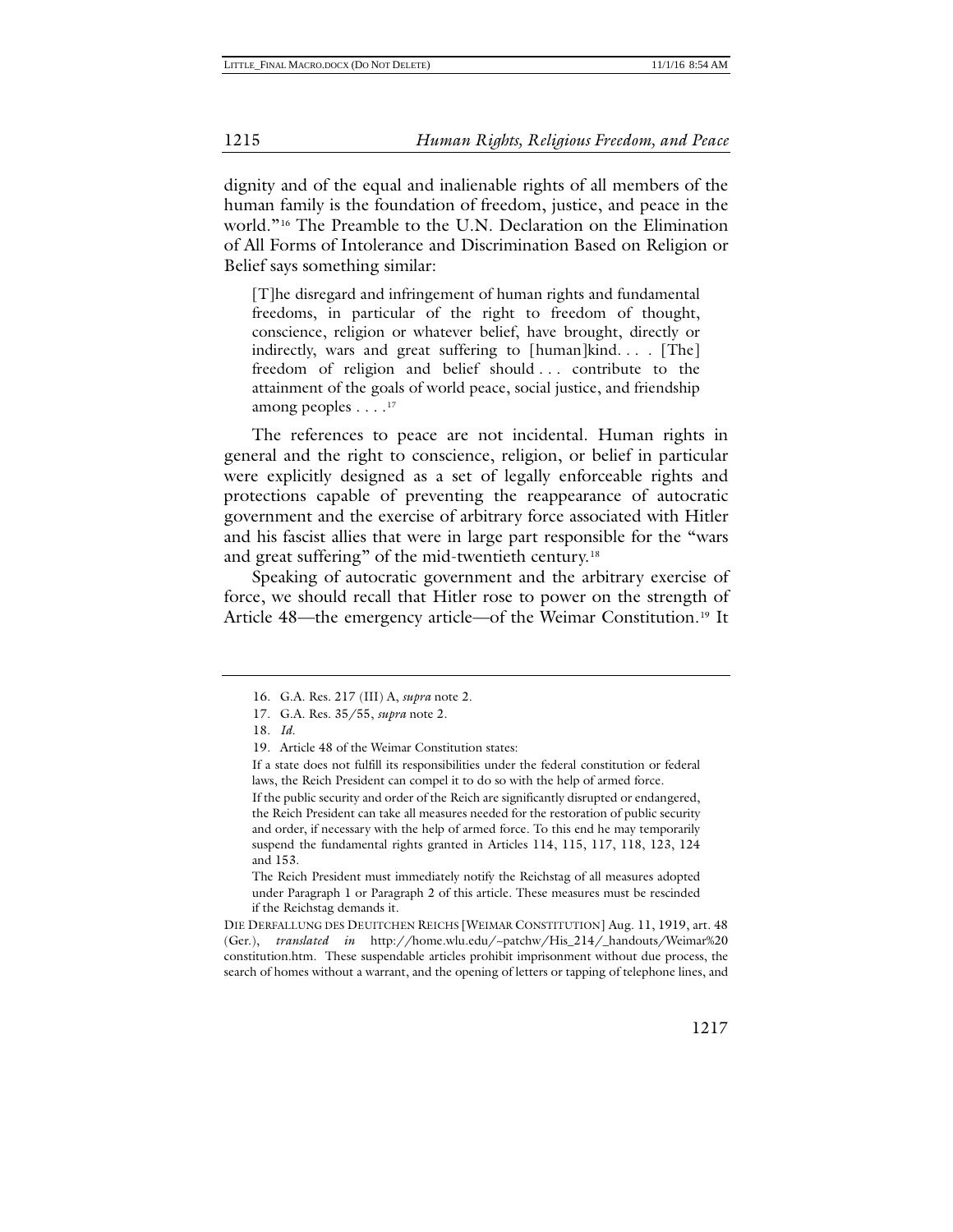permitted the suspension of civil rights "with almost no limit,"[20](#page-4-0) including extensive censorship, widespread searches and seizures, secret and unlimited detentions, and the establishment of irregular tribunals to prosecute individuals suspected of threatening national security—in effect, authorizing Hitler to use police power to intimidate and suppress all opposition.<sup>[21](#page-4-1)</sup>

<span id="page-4-6"></span>We could almost say that the whole human rights corpus (not to mention the corpus of humanitarian law) was a response to Hitler and other fascists' massive abuse of an appeal to public emergency. For example, Article 4 of the International Covenant on Civil and Political Rights (ICCPR), which imposes *both* stringent conditions of notification and authorization on states claiming a threat of public emergency *and* a set of nonderogable rights (rights that may not be suspended under any conditions).<sup>[22](#page-4-2)</sup> That set of rights prohibits discrimination, even during times of emergency; extrajudicial killing; torture and cruel, inhuman, or degrading treatment or punishment; enslavement; and denials of due process and the freedom of conscience, religion, or belief.[23](#page-4-3) Both the conditions and the rights were systematically violated by the Hitler regime prior to and during World War II.<sup>[24](#page-4-4)</sup> In addition, the Hitler experience reinforced the conviction of the drafters that "the cluster of rights spelled out in articles . . . 19, 20, and 21 of the UDHR [freedom of opinion and expression, of association, and participation in government] are universally the first rights dictators will seek to deny and destroy."[25](#page-4-5)

they guaranteed freedom of speech, the right of assembly, the right of association, and security of property.

<span id="page-4-0"></span><sup>20.</sup> FREDERICK MUNDELL WATKINS, FAILURE OF CONSTITUTIONAL EMERGENCY POWERS UNDER THE GERMAN REPUBLIC 15 (1939).

<span id="page-4-1"></span><sup>21.</sup> See DAVID LITTLE, *Terrorism, Public Emergency, and International Order: The US Example*, *2001–2014*, *in* ESSAYS IN RELIGION AND HUMAN RIGHTS: GROUND TO STAND ON 281 (2015), for an account of the consequences of Hitler's appeal to the emergency clause of the Weimar Constitution for the development of international human rights and humanitarian law.

<span id="page-4-2"></span><sup>22.</sup> G.A. Res. 2200A (XXI), International Covenant on Civil and Political Rights, art. 4 (Dec. 16, 1966).

<sup>23.</sup> *Id.*

<span id="page-4-5"></span><span id="page-4-4"></span><span id="page-4-3"></span><sup>24.</sup> Johannes Morsink, *World War II as Catalyst*, *in* THE UNIVERSAL DECLARATION OF HUMAN RIGHTS: ORIGINS, DRAFTING, AND INTENT 36–91 (1999).

<sup>25.</sup> *Id.* at 69.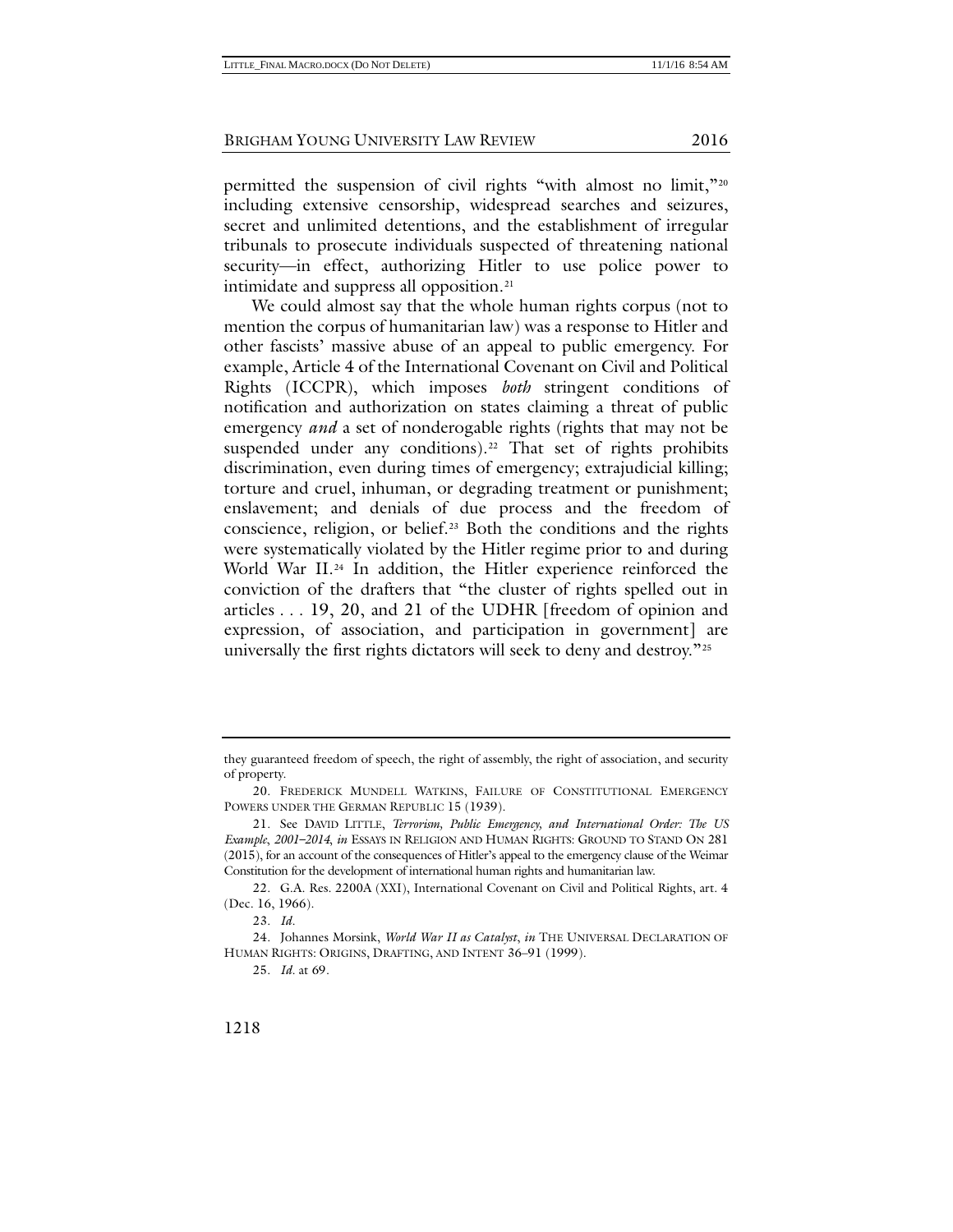Also, the "atrocity crimes" enshrined in the Statute of Rome<sup>[26](#page-5-0)</sup> namely war crimes, crimes against humanity, genocide, and aggression—are further examples of arbitrary force that were seared into public memory during the middle of the twentieth century.[27](#page-5-1) In addition, disregarding or deliberately depriving people of the human rights of survival embodied in the International Covenant on Economic, Social, and Cultural Rights (ICESCR)<sup>[28](#page-5-2)</sup>—adequate sustenance, health, education, and cultural opportunity—would amount to "arbitrary neglect," a close relative of arbitrary force and something also indelibly exhibited during the "Hitler time."<sup>[29](#page-5-3)</sup>

It is of the greatest importance that Article 18 of the UDHR and ICCPR—the right to freedom of conscience, religion, or belief—is included among the list of nonderogable rights. That is because a key feature of arbitrary force as practiced by the Hitler regime was the relentless imposition by force of a specific set of beliefs on everyone under its control, meaning the persecution of all religious (and other) expressions of dissent. Such actions were arbitrary because coercion is not a justification for believing the truth or rightness of anything. Since, at bottom, conscience, religion, and belief involve convictions about truth and rightness, they are subject, in traditional language, to the "law of the spirit"—persuasive appeals to reason, emotion, and evidence—and not to the "law of the sword."

This rationale underlies Article 18, paragraph 2 of the ICCPR, which states that "no one shall be subject to coercion which would impair [one's] freedom to have or to adopt a religion or belief of [one's] choice."<sup>[30](#page-5-4)</sup> According to the U.N. Human Rights Committee, authorized to exposit the terms of the ICCPR, Article 18 "protects theistic, nontheistic and atheistic beliefs, as well as the right not to profess any religion or belief.["31](#page-5-5) Moreover, Article 18 distinguishes

<span id="page-5-6"></span><span id="page-5-0"></span><sup>26.</sup> Rome Statute of the International Criminal Court, Jul. 17, 1998, 2187 U.N.T.S. 38544 (amended 2010).

<span id="page-5-2"></span><span id="page-5-1"></span><sup>27.</sup> David Scheffer has usefully introduced the terms "atrocity crime" and its relation, "atrocity law." *See* DAVID SCHEFFER, ALL THE MISSING SOULS: A PERSONAL HISTORY OF THE WAR CRIMES TRIBUNAL 428–40 (2012).

<sup>28.</sup> G.A. Res. 2200A (XXI), *supra* not[e 22.](#page-4-6)

<sup>29.</sup> *See* LITTLE, *supra* note [9,](#page-2-9) at 3–4 (2015) (discussing "arbitrary neglect").

<sup>30.</sup> G.A. Res. 2200A (XXI), *supra* not[e 22,](#page-4-6) at art. 18, ¶ 2.

<span id="page-5-5"></span><span id="page-5-4"></span><span id="page-5-3"></span><sup>31.</sup> U.N. HUMAN RIGHTS COMM., GENERAL COMMENT NO. 22 (1993), *reprinted in* RELIGION AND HUMAN RIGHTS: BASIC DOCUMENTS 92 (Tad Stahnke & J. Paul Martin eds., 1998).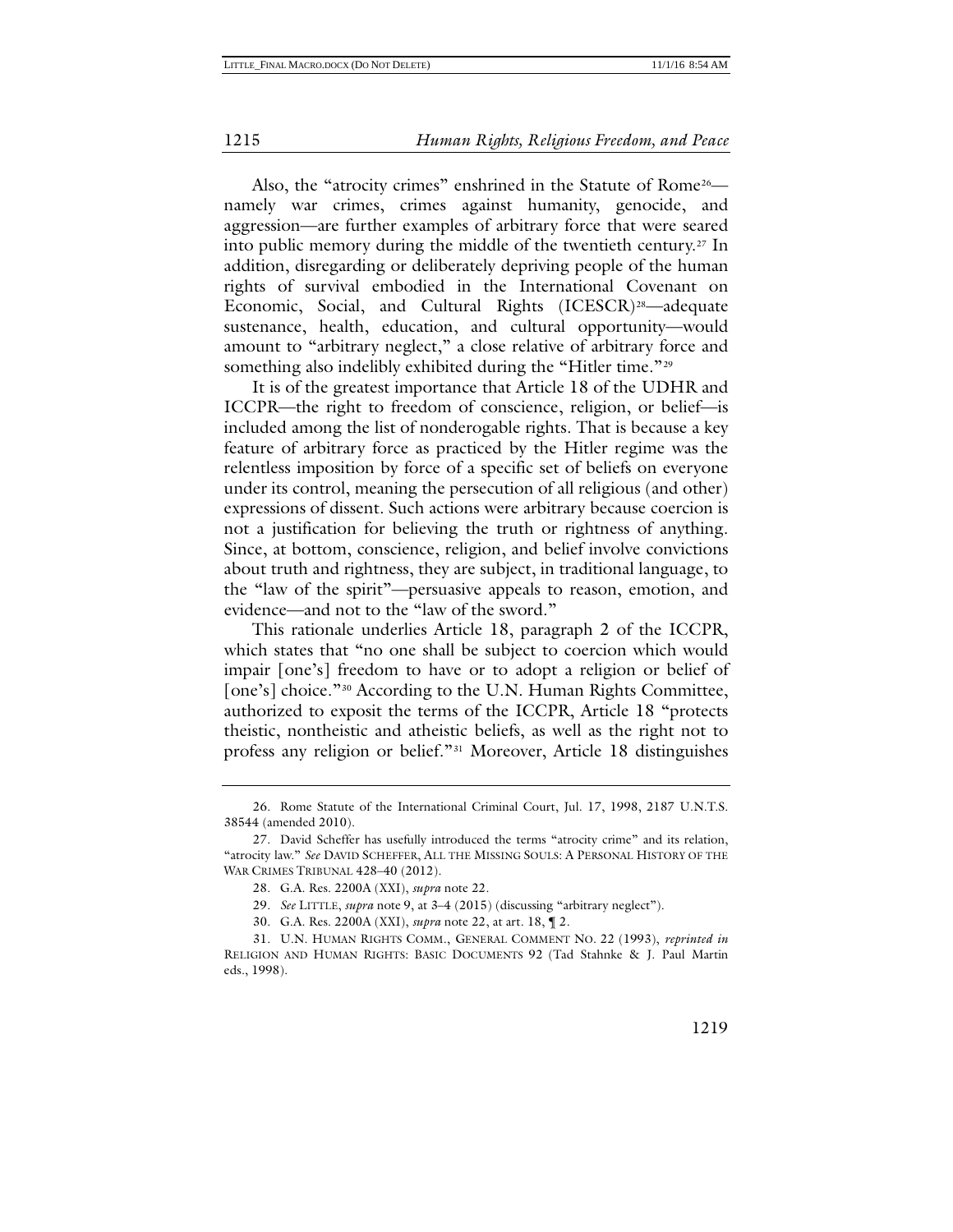between belief and manifestation, such that holding or avowing a conviction may in no way be limited, while manifesting or acting it out is subject only to such limitations as are "prescribed by law and are necessary to protect public safety, order, health or morals, or the fundamental rights and freedoms of others."[32](#page-6-0) Finally, the Committee emphasizes that Article 18 "is not limited in its application to traditional religions or to religions and beliefs with institutional characteristics."[33](#page-6-1) It rules out "any tendency to discriminate against any religion or belief for any reasons, including the fact that they are newly established or represent religious minorities."[34](#page-6-2)

There is strong empirical support for the proposition that human rights compliance in general, and religious freedom compliance in particular, expand the prospects for peace. As to human rights in general, Todd Landman, the author of a careful comparative study concludes that "it appears that greater democracy and interdependence are associated empirically with a reduction of human rights violations and a reduction of inter-state conflict."[35](#page-6-3) He emphasizes that "it is liberal democracy . . . that is essential for rights protection, where horizontal and vertical accountability are enshrined in constitutionalism and the rule of law, [and, therefore,] where rights abuses cannot take place with impunity."[36](#page-6-4)

In a more recent study, *Human Rights and Democracy: Precarious Triumph of Ideals*, Todd Landman continues to stand behind these conclusions, declaring that a strong combination of human rights and democracy significantly reduces lethal repression by elevating political participation and accountability, among other benefits.<sup>[37](#page-6-5)</sup> At the same time, he admits that the capacity of democracies to uphold human rights and maintain peace, both inside and outside their borders, is sorely tested these days by the threat of terrorism.<sup>[38](#page-6-6)</sup>

<sup>32.</sup> *Id.* at 93.

<sup>33.</sup> *Id.* at 92.

<sup>34.</sup> *Id.*

<span id="page-6-3"></span><span id="page-6-2"></span><span id="page-6-1"></span><span id="page-6-0"></span><sup>35.</sup> TODD LANDMAN, PROTECTING HUMAN RIGHTS: A COMPARATIVE STUDY 170 (2005).

<sup>36.</sup> *Id.* at 169.

<span id="page-6-6"></span><span id="page-6-5"></span><span id="page-6-4"></span><sup>37.</sup> TODD LANDMAN, HUMAN RIGHTS AND DEMOCRACY: THE PRECARIOUS TRIUMPH OF IDEALS (2013).

<sup>38.</sup> *Id.*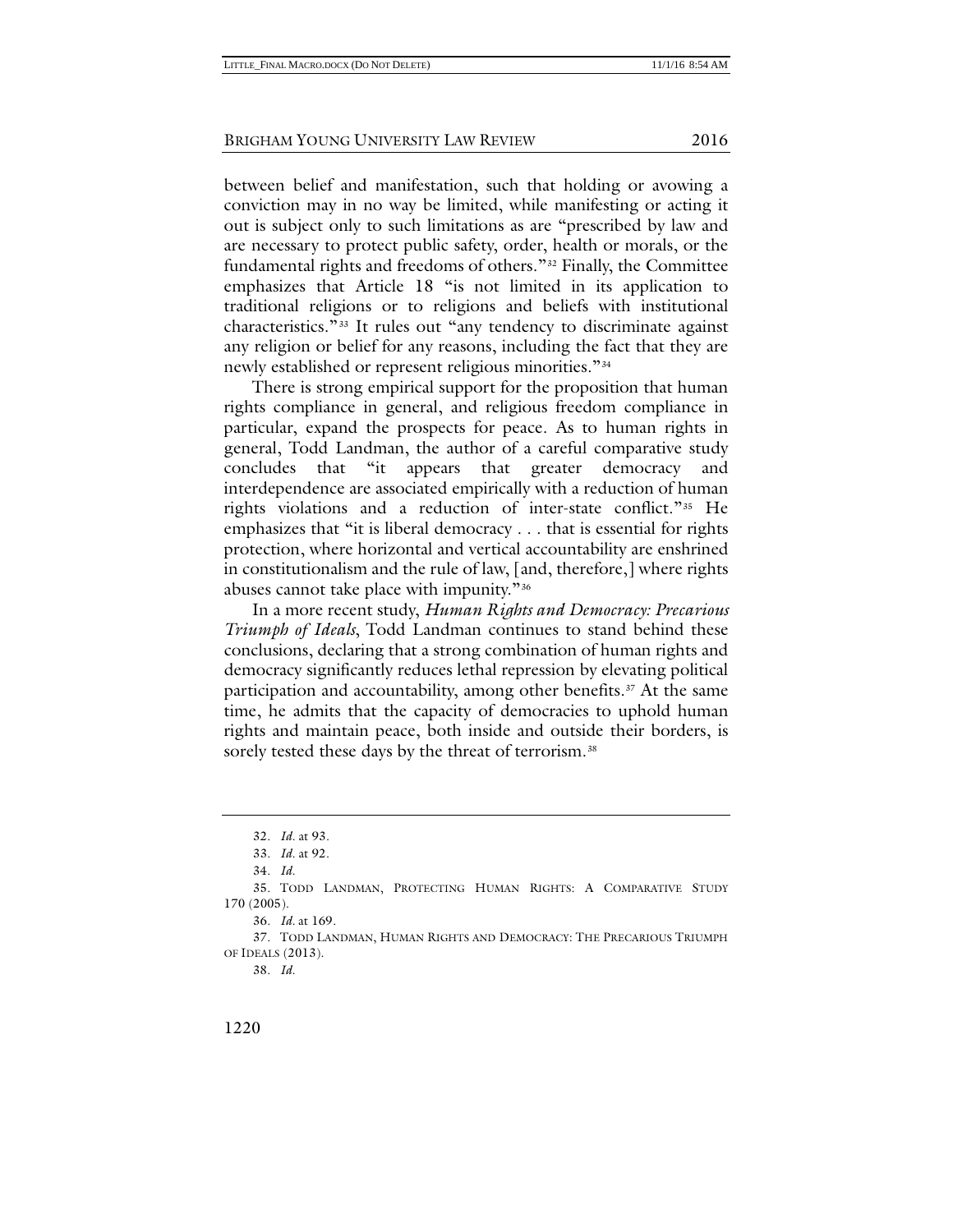By emphasizing the interconnection of human rights, democracy, and peace, Landman invokes something known in political science circles as the "Liberal Peace." The idea of the Liberal Peace holds that the orderly and properly sequenced development of robust liberal political and economic institutions, including "a whole panoply of institutions to ensure the rule of law and [equal] rights," is a critical condition of national and international peace, while illiberal or ethnically exclusivist institutions increase the probability of violence of either an institutionalized sort, as in autocratic systems, or outside institutional control, as in insurgencies and civil wars.<sup>[39](#page-7-1)</sup>

<span id="page-7-0"></span>The most important claim of the Liberal Peace, based on a systematic investigation of thousands of paired or dyadic relationships between countries, is that developed democracies, especially those with a high degree of inter-state commerce and membership in international organizations, do not fight each other.<sup>[40](#page-7-2)</sup> Please note, it does not say that developed democracies refrain from fighting nondemocracies. The whole history of colonialism together with the experience of the Cold War and the more current pattern of armed conflict between Western democracies and militant extremists disproves that.<sup>[41](#page-7-3)</sup>

Rather, the more limited claim—of special interest to us, given that reaction to Hitler's autocratic rule was the inspiration for human rights—is that "[p]airs of democracies are much more peaceful than either pairs of autocracies or mixed democratic-autocratic pairs."[42](#page-7-4) "Nothing comparable to the effect of democratic norms and institutions produces a generalized pattern of dispute-avoidance among authoritarian states," according to the authors of a well-known

<span id="page-7-1"></span><sup>39.</sup> JACK SNYDER, FROM VOTING TO VIOLENCE: DEMOCRATIZATION AND NATIONALIST CONFLICT 316–17 (2000).

<span id="page-7-2"></span><sup>40.</sup> *See* BRUCE RUSSETT & JOHN R. ONEAL, TRIANGULATING PEACE: DEMOCRACY, INTERDEPENDENCE, AND INTERNATIONAL ORGANIZATIONS 193–96 (2001) (summarizing findings).

<span id="page-7-4"></span><span id="page-7-3"></span><sup>41.</sup> Armed responses during the nineteenth and twentieth century by the British in India or the French in Algeria are examples from the colonial period. A Cold War example is the armed intervention led by the United States against communist forces in Indochina in the 1960s and 70s. The use of force against the Islamic State in Iraq and Syria by the United States in league with the United Kingdom and France, among others, is a contemporary example of armed conflict between democratic governments and militant extremists.

<sup>42.</sup> RUSSETT & ONEAL, *supra* not[e 40](#page-7-0) at 115.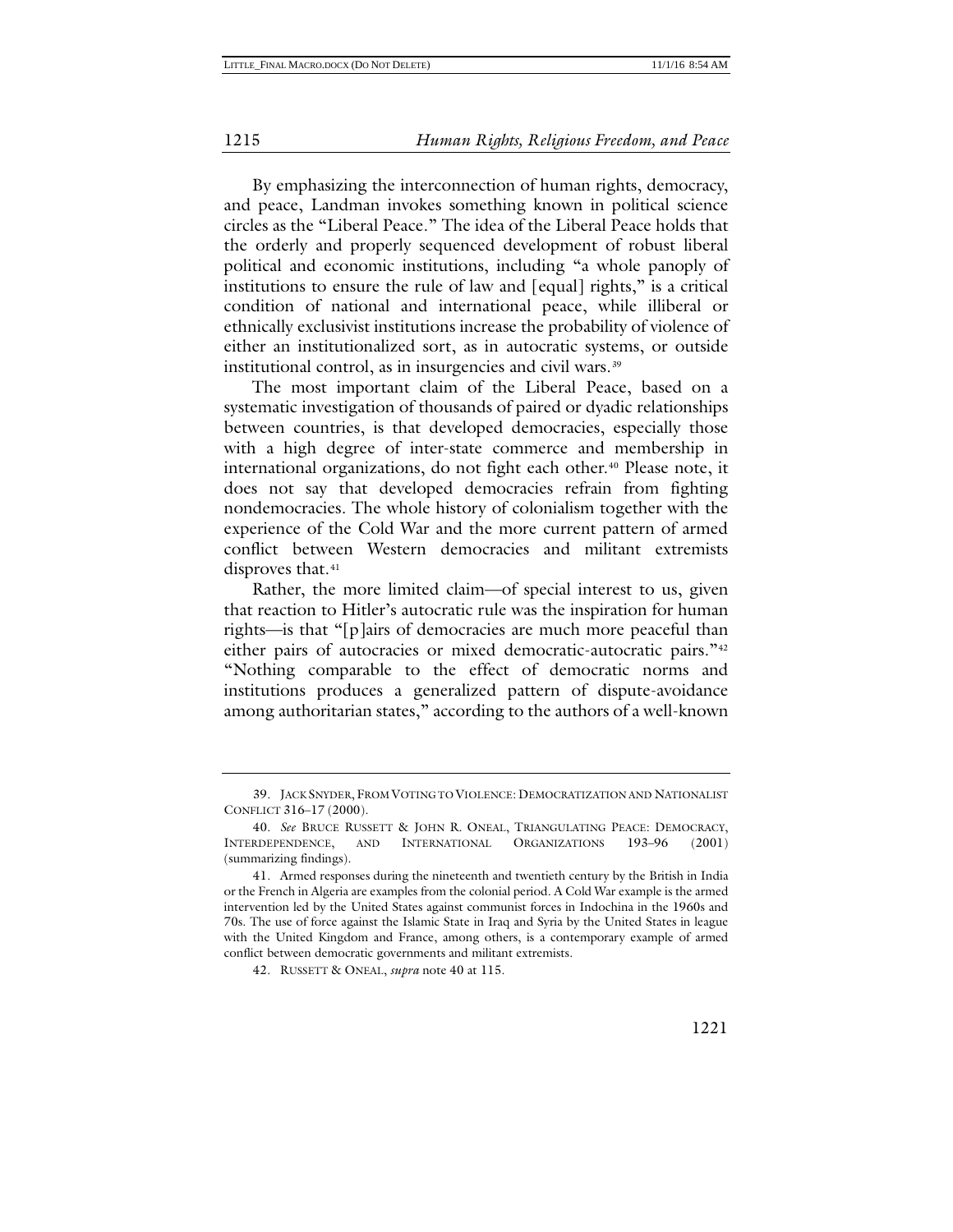study of the Liberal Peace.<sup>[43](#page-8-0)</sup> In a recent collection of essays on the subject, Michael Doyle emphasizes that the empirical case for the Liberal Peace continues to be "exceptionally strong," while admitting that ongoing research is still required.[44](#page-8-1) The evidence shows that "democratic institutions" "promote peace and mutual respect among democratic peoples," "enhance human rights, produce higher levels of political participation, [] decrease state repression," "serve to protect the mass of the population from state indifference during a natural disaster," and stimulate economic growth and inclusiveness. Weak democratic institutions foster violence.<sup>45</sup>

In regard to intra-state, as opposed to inter-state violence, democracies do better in general, though "partial democracies experience violent state failures more often than either full democracies or autocracies do."[46](#page-8-3) This suggests that political transitions are especially perilous, as confirmed by the fact that the "vast majority of civil wars in the twentieth century occurred neither in democracies nor in [autocratic] states able to repress opposition vigorously."[47](#page-8-4)

<span id="page-8-6"></span>As to the connection between religious freedom and peace, there is an important study by Brian Grim and Roger Finke, *The Price of Freedom Denied: Religious Persecution and Conflict in the Twenty-First Century.*[48](#page-8-5) The authors indicate that eighty-three percent of countries with more than two million people have constitutions promising religious freedom and eight percent of countries without constitutions have laws to the same effect, while only nine percent, or thirteen

<span id="page-8-0"></span><sup>43.</sup> *Id.*; *see also* R.J. RUMMEL, POWER KILLS: DEMOCRACY AS A METHOD OF NONVIOLENCE (2004); MORTON H. HALPERIN ET AL, THE DEMOCRACY ADVANTAGE: HOW DEMOCRACIES PROMOTE PROSPERITY AND PEACE (2005). For other examples of support for the Liberal Peace, see generally TED ROBERT GURR, PEOPLES VERSUS STATES: MINORITIES AT RISK IN THE NEW CENTURY (2000); TED ROBERT GURR & BARBARA HARFF, ETHNIC CONFLICT IN GLOBAL POLITICS (2nd ed. 2004); MICHAEL W. DOYLE & NICHOLAS SAMBANIS, MAKING WAR AND BUILDING PEACE: UNITED NATIONS PEACE OPERATIONS (2006); LARRY DIAMOND, THE SPIRIT OF DEMOCRACY: THE STRUGGLE TO BUILD FREE SOCIETIES THROUGHOUT THE WORLD (2008); ROLAND PARIS, AT WAR'S END: BUILDING PEACE AFTER CIVIL CONFLICT (2004).

<sup>44.</sup> MICHAEL W. DOYLE, LIBERAL PEACE: SELECTED ESSAYS 216 (2012).

<sup>45.</sup> *Id.* at 202–03

<sup>46.</sup> RUSSETT & ONEAL, *supra* not[e 40,](#page-7-0) at 70.

<sup>47.</sup> *Id.*

<span id="page-8-5"></span><span id="page-8-4"></span><span id="page-8-3"></span><span id="page-8-2"></span><span id="page-8-1"></span><sup>48.</sup> BRIAN J. GRIM & ROGER FINKE, THE PRICE OF FREEDOM DENIED: RELIGIOUS PERSECUTION AND CONFLICT IN THE TWENTY-FIRST CENTURY (2011).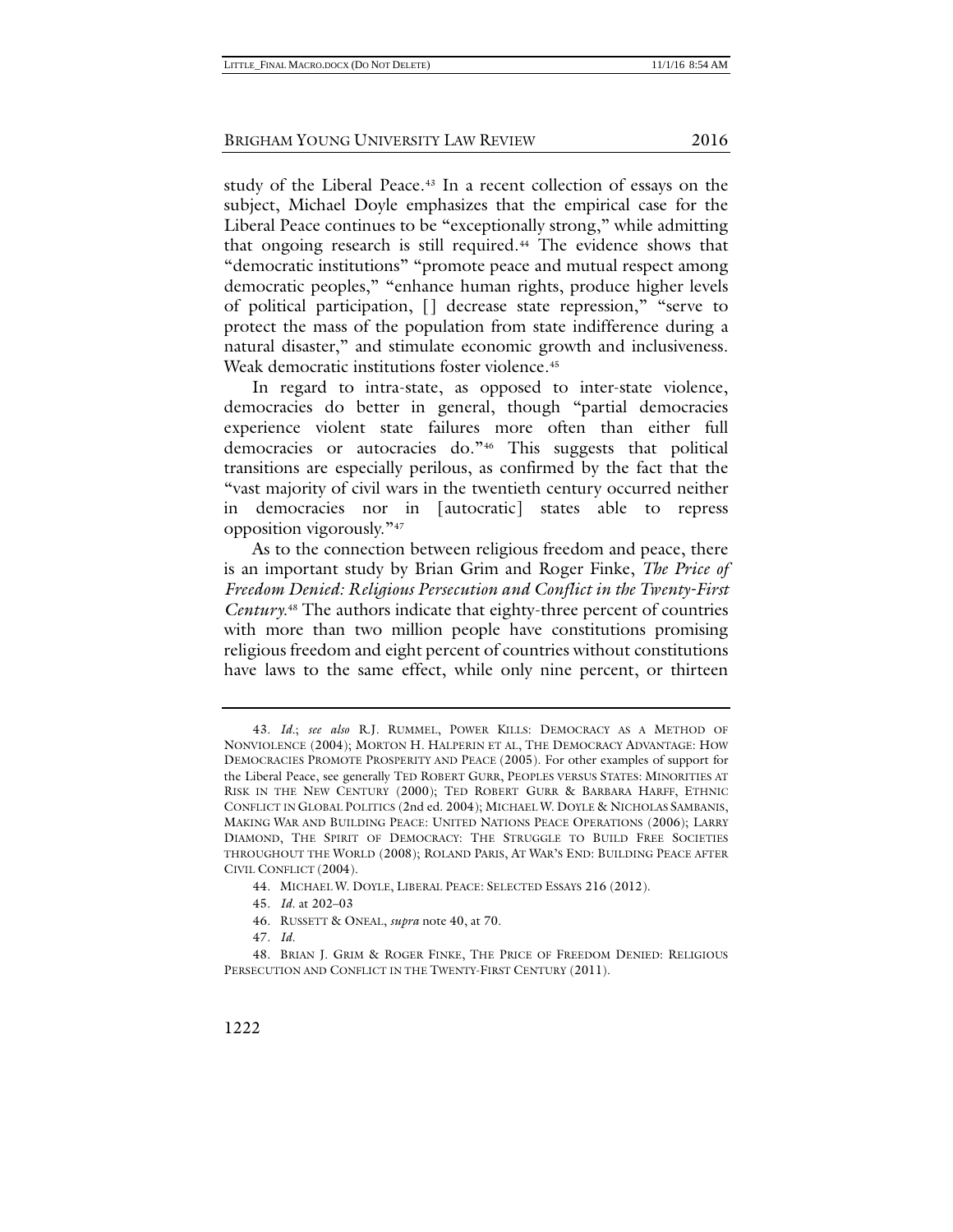countries, offer no such promises.<sup>[49](#page-9-0)</sup> Nevertheless, the study reveals some disturbing results on the part of governments around the world in regard to living up to the promises made, and the effects of that failure on the incidence of violent conflict. The central conclusion is this: "[V]iolent religious persecution and conflict rise as government and social restrictions on religion increase."[50](#page-9-1) The reverse is also true: "[W]e have demonstrated the pacifying consequences of religious freedoms. We have found that when social and government restrictions on religion are reduced, violent religious persecution is reduced."[51](#page-9-2)

Incidentally, the authors emphasize that the record of compliance with religious freedom standards is deeply intertwined with the record of compliance with other human rights indicating that violation of religious freedom is strongly correlated with the violation of rights to freedom of speech and assembly.[52](#page-9-3) Religious freedoms, the authors state, "are embedded in a much larger bundle of civil liberties."[53](#page-9-4) This

<span id="page-9-4"></span><span id="page-9-3"></span>52. GRIM & FINKE, *supra* not[e 48,](#page-8-6) at 205.

53. *Id.*

<span id="page-9-5"></span><sup>49.</sup> *Id.* at 27.

<sup>50.</sup> *Id.* at 212.

<span id="page-9-2"></span><span id="page-9-1"></span><span id="page-9-0"></span><sup>51.</sup> *Id.* at 210. Some critics hold that the understanding of religion, and therefore religious freedom, in Grim and Finke's book is too narrow for being confined by a consumer's model of religion. On that model, "[B]elieving is taken as the defining characteristic of what it means to be religious, and the right to believe (or not) [sic] as the essence of what it means to be free." HURD, *supra* not[e 4,](#page-1-9) at 51. It is true their understanding is in some ways too narrow. Their "religious economies" approach, holding that deregulated religion is beneficial in the same way as a deregulated market, relies on three Enlightenment figures, Voltaire, David Hume, and Adam Smith who are, perhaps, not the most unbiased students of religion. GRIM & FINKE, *supra* not[e 48,](#page-8-6) at 2–6. Grim and Finke take them to believe that every religion characteristically seeks to dominate by repressing competitors, and the best way to prevent that is to increase the number of competitors, making it hard for any one religion to gain a monopoly. *Id.* at 3–6. On their account, to believe in the superiority of one's religion is necessarily to regard competitors as "dangerous and wrong" and to warrant repression, as exemplified, they think, by the New England Puritans. *Id.* at 46, 58. Such a claim, of course, disregards radical English and American Puritans, not to mention Anabaptists, who helped constitute the "free church" tradition in Western Christianity. *See* FRANKLIN HAMLIN LITTELL, THE FREE CHURCH (1957). Members of that tradition regularly believed in the superiority of their religion, and simultaneously favored, often at great cost, the universal protection of the freedom of conscience. GRIM & FINKE, *supra* not[e 48,](#page-8-6) at 48–59, 66–68. Moreover, Grim and Finke's approach does run the risk of ignoring violations of the rights of less conventional religious and cultural groups (see below for an assessment of charges to that effect). Nevertheless, they have, by any reckoning, identified significant and widespread forms of repression and persecution that must be taken into account.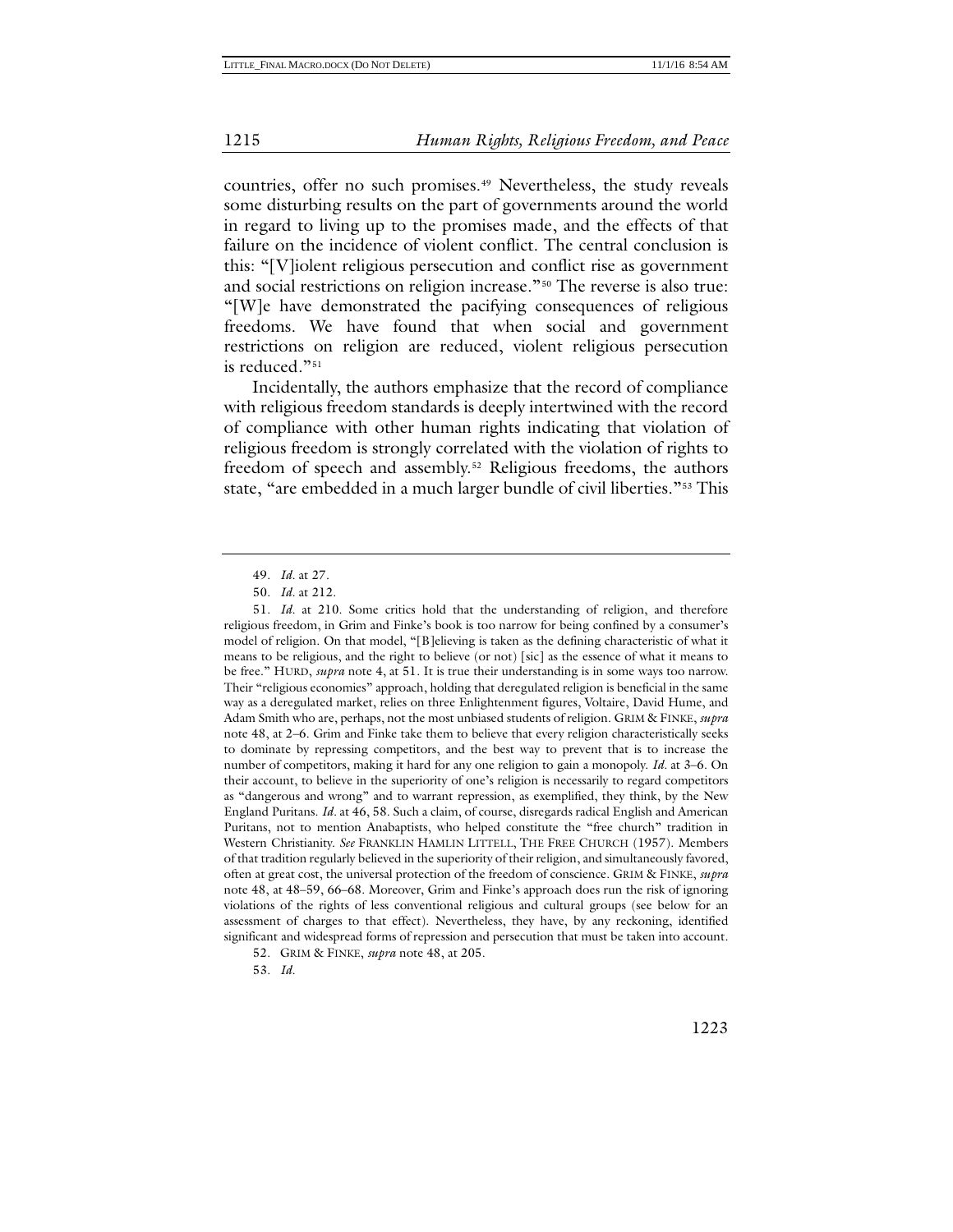conclusion ties the consideration of religious freedom back to the broader conclusions about human rights, democracy, and peace.

#### III. CRITIQUES OF THE CONNECTION BETWEEN HUMAN RIGHTS, RELIGIOUS FREEDOM, AND PEACE

There are, as we mentioned, strong objections to this picture of the positive connections among human rights, religious freedom, and peace. Talal Asad, Distinguished Professor of Anthropology at the City University of New York, has attracted a devoted following for calling sharply into question the contribution of human rights and humanitarian law to peace*.* Though he is not entirely consistent on the matter, he frequently asserts that human rights language does not constitute, as alleged, a transnational system of accountability able to restrain arbitrary force within and among states.<sup>[54](#page-10-0)</sup> On the contrary, it amounts to little more than a set of biased legal instruments whose function is to serve the hegemonic interests of modern nation-states.<sup>[55](#page-10-1)</sup>

Asad at times calls human rights "floating signifiers that can be attached to or detached from various subjects and classes constituted by the market principle and designated by the most powerful nationstates."[56](#page-10-2) His predominant example is the United States. It speaks a "secular language of [world] redemption," which, for all its particularity, now works as a force in the field of foreign relations to globalize human rights.[57](#page-10-3) For that language does, after all, draw on the idea that "freedom" and "America" are virtually interchangeable—that American political culture is (as the Bible says of the Chosen People) "a light unto the nations." Hence, "democracy," "human rights," and "being free" are integral to the universalizing moral project of the American nation-state—the project of humanizing the world—and an important part of the way very many Americans see themselves in contrast to their "evil" opponents.<sup>[58](#page-10-4)</sup>

<sup>54.</sup> ASAD, *supra* not[e 10,](#page-2-10) at 137.

<sup>55.</sup> *Id.* at 148.

<span id="page-10-4"></span><span id="page-10-3"></span><span id="page-10-2"></span><span id="page-10-1"></span><span id="page-10-0"></span><sup>56.</sup> *Id.* at 158.

<sup>57.</sup> *Id.* at 147.

<sup>58.</sup> *Id*.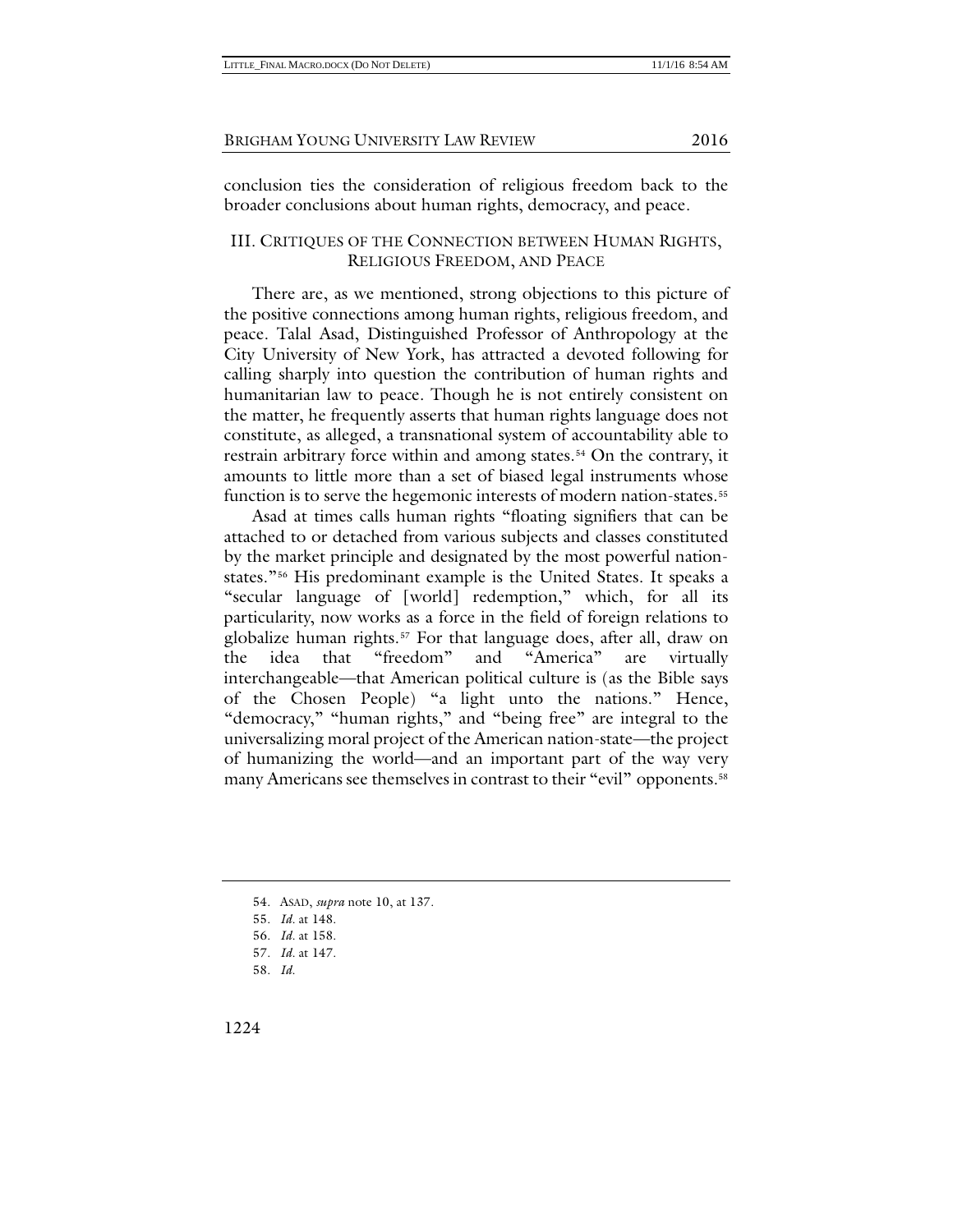The animating idea is the "centralizing state"<sup>[59](#page-11-0)</sup> which rests "on coercion," or what Asad calls, "the exercise of violence."[60](#page-11-1) The state comes to act as the ultimate, exclusive, and all-determining authority, not only over politics and economic affairs, but also over the place and character of morality and religion.[61](#page-11-2) As he puts it, "the nation-state is not a generous agent and its law does not deal in persuasion."<sup>[62](#page-11-3)</sup> In reality, the notion of "universalizing reason"—the "myth of liberalism," which lies at the heart the Euro-American Enlightenment project—actually "go[es] against the grain of human and social nature," and, consequently, must be imposed and maintained violently.[63](#page-11-4) Asad's image is of a garden constantly threatened by a surrounding jungle held back only by policies of perpetual violence and destruction. $64$  "[T]o make an enlightened space, the liberal must continually attack the darkness of the outside world that threatens to overwhelm that space."[65](#page-11-6)

These conclusions lead Asad to claim that far from restraining torture or other forms of "cruel, inhuman and degrading treatment" as human rights language is supposed to require,<sup>[66](#page-11-7)</sup> "many liberaldemocratic governments" actually depend on these methods "to

64. *Id*.

65. *Id.*

<span id="page-11-7"></span><span id="page-11-6"></span><span id="page-11-5"></span><span id="page-11-4"></span><span id="page-11-3"></span><span id="page-11-2"></span><span id="page-11-1"></span>66. *Id.* at 116. Asad contends that the modern state takes it upon itself to be the sole arbiter of what counts as acceptable pain and suffering. *Id*. at 117. Accordingly, it is mandated that pain and suffering should not be "excessive" or "gratuitous," but "proportional" to the ends sought, suggesting that pain and suffering are quantifiable in reference to whatever is taken to be a "military necessity." *Id*. The problem, Asad argues, is that "proportional" means whatever the state says, and the idea of "military necessity" can be extended indefinitely. *Id*. at 117–18. "Any measure . . . no matter how much suffering it creates, may be justified . . . ." *Id.* His claim that the idea of "military necessity" has no meaning apart from what modern states arbitrarily ascribe to it is not correct. Military necessity is clearly limited by Common Article 3 of the Geneva Conventions, and, more specifically, by Geneva Convention IV, articles 33 and 34, prohibiting collective punishment and reprisals, though a thorough discussion of the subject calls for a much more extensive treatment. The idea that the quantifiability of pain, as implied in the concept of "proportionality," is a modern idea is flatly wrong. *See*, *e.g.*, MAGNA CARTA art. 20 (1215) ("A free-man shall not be amerced [fined] for a trivial offence but only according to the degree of the offence; and for a great delinquency, according to the magnitude of the delinquency  $\dots$ .").

<sup>59.</sup> *Id.* at 227.

<span id="page-11-0"></span><sup>60.</sup> *Id.* at 256.

<sup>61.</sup> *Id*. at 193. 62. *Id.* at 6.

<sup>63.</sup> *Id*. at 59.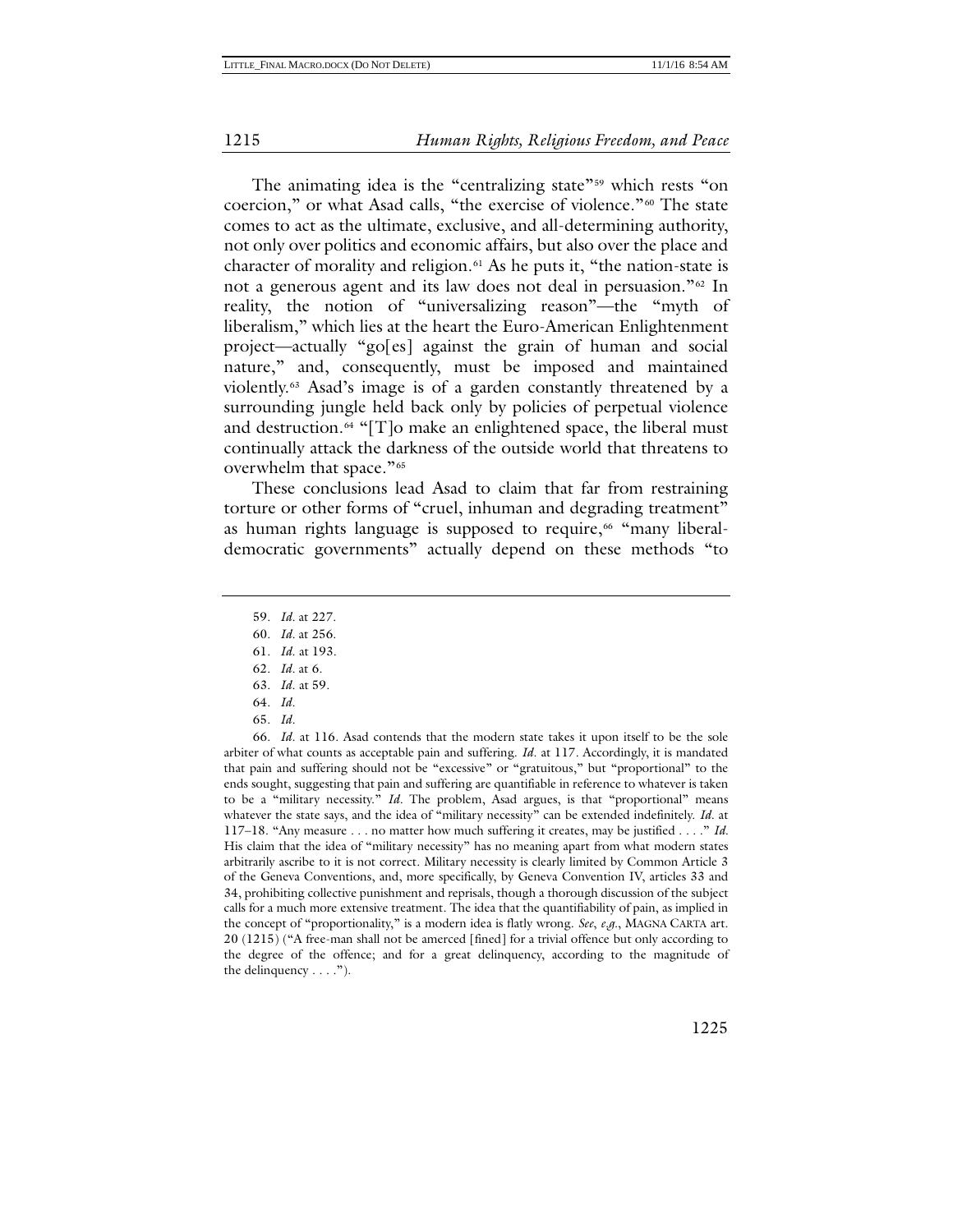control populations of noncitizens,"[67](#page-12-0) as the U.S. did in Vietnam; Israel in Gaza and the West Bank; and Britain in Aden, Cyprus, and Northern Ireland—all in recent memory.<sup>[68](#page-12-1)</sup> That practice is in line with long-established Western colonial policies that colonialists saw as essential to inculcating civilization.<sup>[69](#page-12-2)</sup> Having publicly denounced such methods and solemnly ratified international instruments outlawing them, modern states typically try to hide their violations, but the violations are nevertheless "understood [by them] as a means [to be] used strategically for the maintenance of the nation-state's interests."[70](#page-12-3) Such practices are required, presumably, by the ongoing need to "hold back the jungle"<sup>[71](#page-12-4)</sup> by means of "the exercise of violence."<sup>[72](#page-12-5)</sup>

There is, to be sure, some truth in Asad's account. Modern liberaldemocratic states do frequently and sometimes extensively violate human-rights norms, and those violations undoubtedly contribute to instability and occasionally to violence. Also, it has already been admitted that democratic states, however peaceful they may be in relation to each other, are not often so peaceful in dealing with nondemocratic states, nor, by any means, are their reasons for using force in such instances always justified. But even if they engage in such practices intentionally, trying to cover them up disguises their adverse effects on peace and presupposes the recognized legitimacy of the standards and their connection to peace. Indeed, the fact that states try to disguise their behavior is itself an example of vice paying tribute to virtue.

Asad's larger claim that human rights language as such represents a threat to peace is very serious. The main problem with the claim is that, on inspection, it is rather elusive. Above all, what we need from Asad is a clearer indication of where he stands on the behavior that is now prohibited by human rights and humanitarian law standards. He was asked once in an interview why there were reports of more human

<sup>67.</sup> ASAD, *supra* not[e 10,](#page-2-10) at 114–15.

<sup>68.</sup> *Id.* at 114 n.19.

<sup>69.</sup> *Id.* at 110–11.

<sup>70.</sup> *Id*. at 114–15.

 <sup>71.</sup> *See id.* at 59–60.

<span id="page-12-5"></span><span id="page-12-4"></span><span id="page-12-3"></span><span id="page-12-2"></span><span id="page-12-1"></span><span id="page-12-0"></span><sup>72.</sup> *Id.* at 256 (applying discussion of liberalism as a jungle that is continually encroaching); *see id.* at 59–60.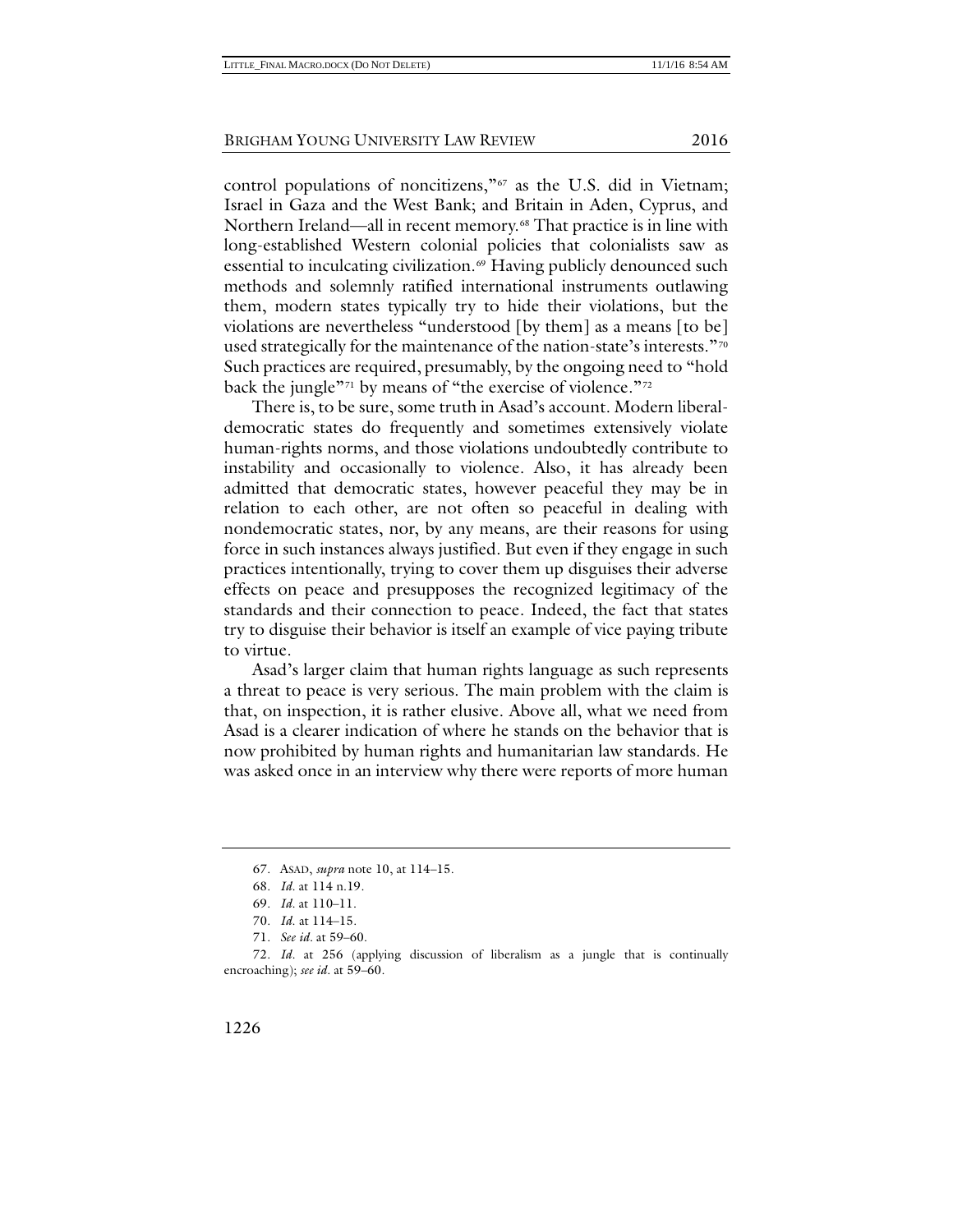<span id="page-13-0"></span>rights violations in the third-world than in Western democracies.[73](#page-13-1) He responded that "there are quite a lot of dictators in power" in Latin America, Africa, and China, as well as the Muslim world.<sup>[74](#page-13-2)</sup> His response apparently accepted the premise that autocracies violate established human rights standards more than liberal democracies do, and, by implication, that that is not a good thing. However, he returned to form in the same interview, stating that "many of the assumptions underlying rights" are biased against practices seen not to be sufficiently Western or are the result of discriminatory Western policies.<sup>[75](#page-13-3)</sup>

It is essential that Asad distinguish between the human rights standards he affirms and those that he does not. And he must identify when the problem lies with the standards and when it lies in the violation of those standards. Until he does that, it is impossible to tell whether the alleged bias involved is in the standards themselves or in the application and interpretation of the standards. Asad is ready to call third-world dictators to account for human rights violations. But that readiness raises serious questions about his picture of the liberal democratic state as the major source of repression and violence in the world.

If, on the other hand, he means to reject most or all existing standards as nothing more than "floating signifiers"[76](#page-13-4) of the hegemonic interests of modern democracies, then he must tell us what he makes of the Nazi record of treatment both of German citizens and captured peoples. Does he object to that record? And, if so, what does he recommend as a way to prevent a recurrence? Are any of the human rights and humanitarian standards of use in helping prevent modern states from acting like the Nazi state? If so, which ones? If not, what shall replace the standards, and what is the connection between his substitute measures and peace? Until we have answers to these questions, Asad's challenge to the Liberal Peace remains unproven.

<span id="page-13-4"></span><span id="page-13-3"></span><span id="page-13-2"></span><span id="page-13-1"></span><sup>73.</sup> Interview by Nermeen Shaikh with Talal Asad, Professor of Anthropology, City Univ. of N.Y., ASIA SOC'Y, http://asiasociety.org/islam-secularism-and-modern-state (last visited Oct. 3, 2016) [hereinafter ASIA SOC'Y].

<sup>74.</sup> ASIA SOC'Y, *supra* note [73.](#page-13-0)

<sup>75.</sup> ASIA SOC'Y, *supra* note [73.](#page-13-0)

<sup>76.</sup> ASAD, *supra* not[e 10,](#page-2-10) at 158.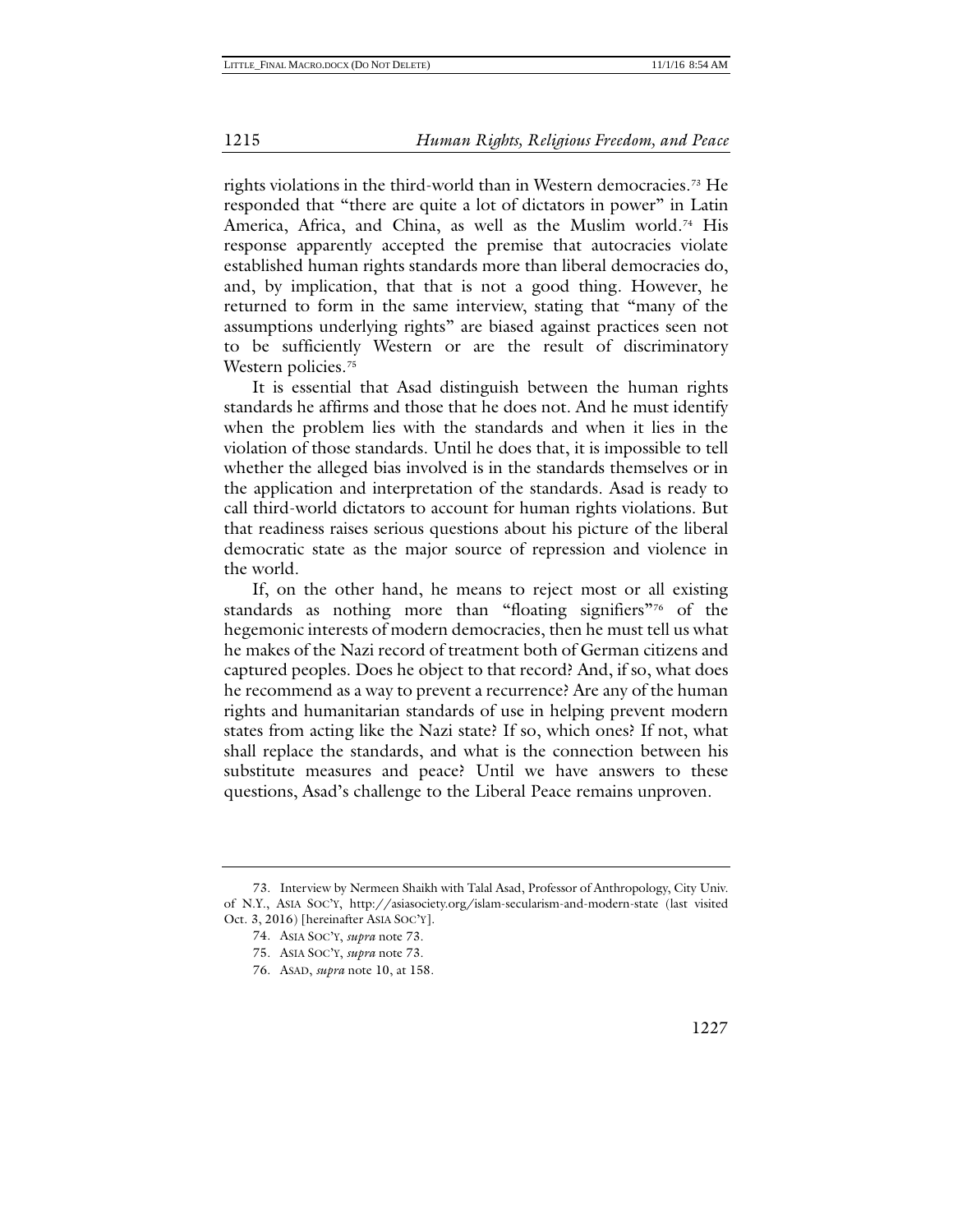<span id="page-14-5"></span>Next, we take up the criticisms registered by Oliver Richmond in his volume, *A Post-Liberal Peace*.[77](#page-14-0) Richmond's special focus is on the peacebuilding consequences that he thinks have followed from efforts to implement the conventional understanding of the Liberal Peace. He reviews a number of cases of internationally sponsored postconflict reconstruction, like Cambodia, Bosnia-Herzegovina, Kosovo, and Timor Leste, and concludes that the going version of the Liberal Peace, which has guided these endeavors, has in large part failed to create conditions for a durable and just peace.[78](#page-14-1) In the name of fostering "liberal institutions" (constitutionalism, human rights, etc.) that are supposed to generate peace domestically and internationally, the effects, rather, have been to strengthen political and economic elites both inside and outside government at the expense of common people at the "everyday" local level.[79](#page-14-2) The special culprit, according to Richmond, is neoliberal economic policies that entrench extensive inequalities in wealth and opportunity, though he mentions other factors as well.<sup>[80](#page-14-3)</sup>

I do not dispute Richmond's findings, particularly in light of the experience of developed democracies like the United States with growing social and economic inequality associated with the market economy and the potential for deep frustration and serious conflict that appear to accompany it. I simply observe that when all is said and done, Richmond does not forsake the Liberal Peace, but calls instead for it to live up to the full range of its assumptions. He does this by calling for efforts to expand the reach of civil and political rights to apply equally to all citizens, in the spirit of authentic democracy, and, interestingly, to make available to all the human rights necessary for survival—adequate sustenance, health, education, and cultural opportunity—embodied in the ICESCR.[81](#page-14-4)

<span id="page-14-6"></span>It must be admitted that such a policy contradicts some influential interpretations of the market economy and thereby modifies

<sup>77.</sup> *See* RICHMOND, *supra* not[e 11.](#page-2-11)

<sup>78.</sup> *Id.* at 66–91.

<sup>79.</sup> See *id.* at 186–90 for a summary of conclusions.

<sup>80.</sup> *Id.* at 36.

<span id="page-14-4"></span><span id="page-14-3"></span><span id="page-14-2"></span><span id="page-14-1"></span><span id="page-14-0"></span><sup>81.</sup> RICHMOND, *supra* note [11,](#page-2-11) at 25–43 (calling explicit attention to the rights to survival codified in the ICESCR).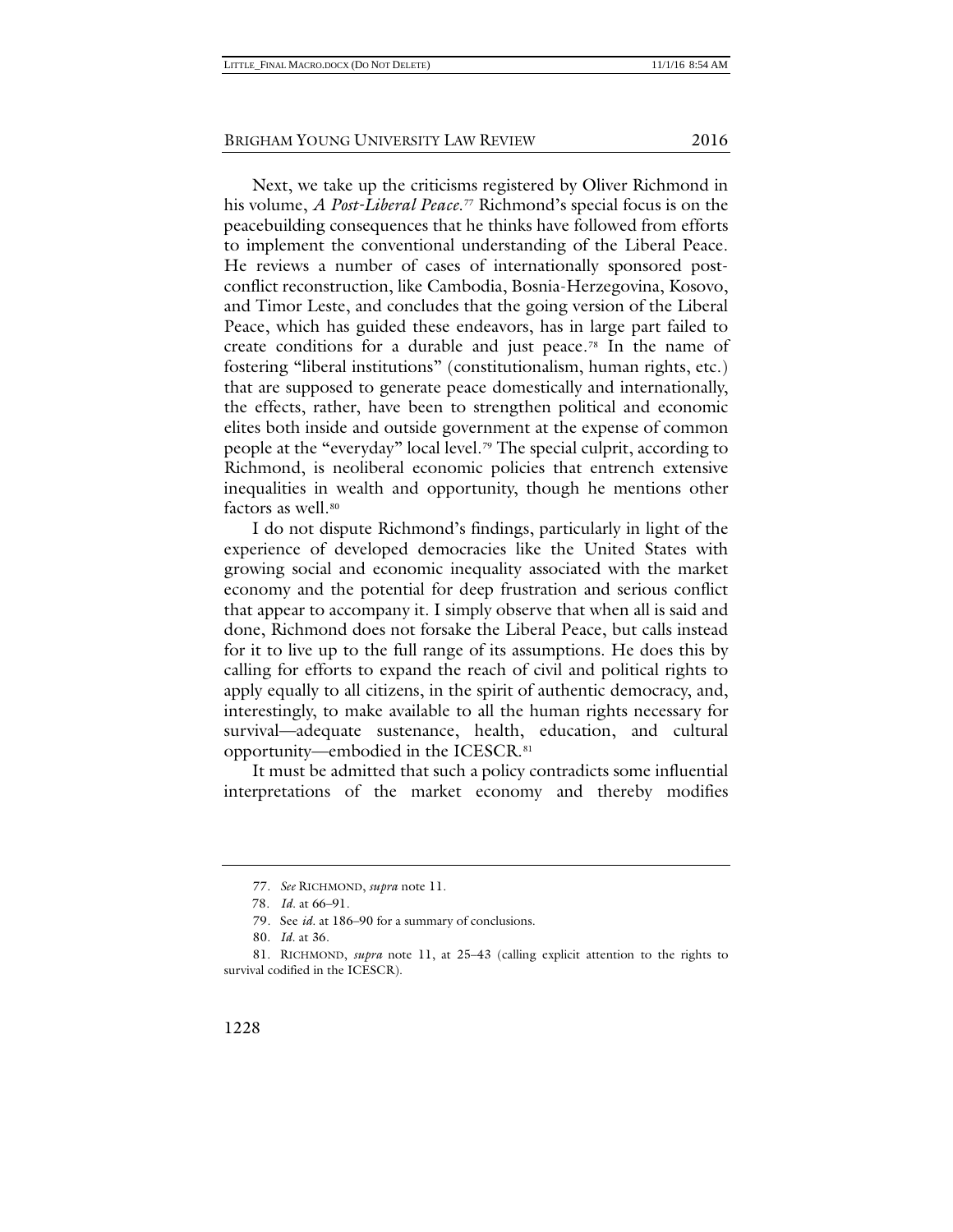significantly one widespread reading of the Liberal Peace.<sup>[82](#page-15-0)</sup> At the same time, such a proposal is ultimately consistent with the full range of human rights—civil and political, *and* economic, social, and cultural—that are inscribed in the ICCPR and the ICESCR. If the Liberal Peace is taken, as it should be, to mean implementing all, and not just some, human rights, then Richmond is in accord, after all, with one—arguably compelling—version of the Liberal Peace.

Elizabeth Shakman Hurd and Winnifred Sullivan, authors, respectively, of *Beyond Religious Freedom* and *The Impossibility of Religious Freedom*,<sup>[83](#page-15-1)</sup> go further than Richmond, and align much more closely with Asad's predominant claim against the idea of Liberal Peace. They assert that human rights language in general and religious freedom language in particular is in reality the language of political domination. Sullivan doubts it is possible to find any transnational basis above and beyond the "legal regimes" of the nation-state, presumably such as international law, that could escape the "political manipulation" to which such regimes are unavoidably subject.<sup>[84](#page-15-2)</sup> Human rights guarantees, including religious freedom guarantees, are "undermined by the limitations of language" as well as by "the statist monopoly of law common in the modern nations of the West."[85](#page-15-3)

Elizabeth Hurd sharpens this point: As with human rights language generally, formally employing the vocabulary of religious freedom authorizes biased understandings "of what it means to be religious, and what it means for religion to be free."[86](#page-15-4) Such an approach risks "exacerbating the social tensions, forms of discrimination, and intercommunal discord that [human rights language claims] to transcend."<sup>[87](#page-15-5)</sup>

The underlying argument is that *all* universalistic language, such as that found in the human rights code, is mistaken, and not recognizing this leads to serious abuse and victimization. In regard to religious freedom, for example, there is no one thing called "religion" that applies all over the world. People in different cultures have very

<span id="page-15-4"></span><span id="page-15-3"></span><span id="page-15-2"></span><span id="page-15-1"></span><span id="page-15-0"></span><sup>82.</sup> A view extensively discussed and criticized in Jackie Smith, *Economic Globalization and Strategic Peacebuilding*, in STRATEGIES OF PEACE: TRANSFORMING CONFLICT IN A VIOLENT WORLD 247–69 (Daniel Philpot & Gerard F. Powers eds., 2010).

<sup>83.</sup> *See* HURD, *supra* note [4;](#page-1-9) SULLIVAN, *supra* not[e 6.](#page-1-7)

<sup>84.</sup> SULLIVAN, *supra* note [6,](#page-1-7) at 157.

<sup>85.</sup> *Id.* at 156–58.

<sup>86.</sup> HURD, *supra* note [4,](#page-1-9) at 61–64.

<span id="page-15-5"></span><sup>87.</sup> *Id.*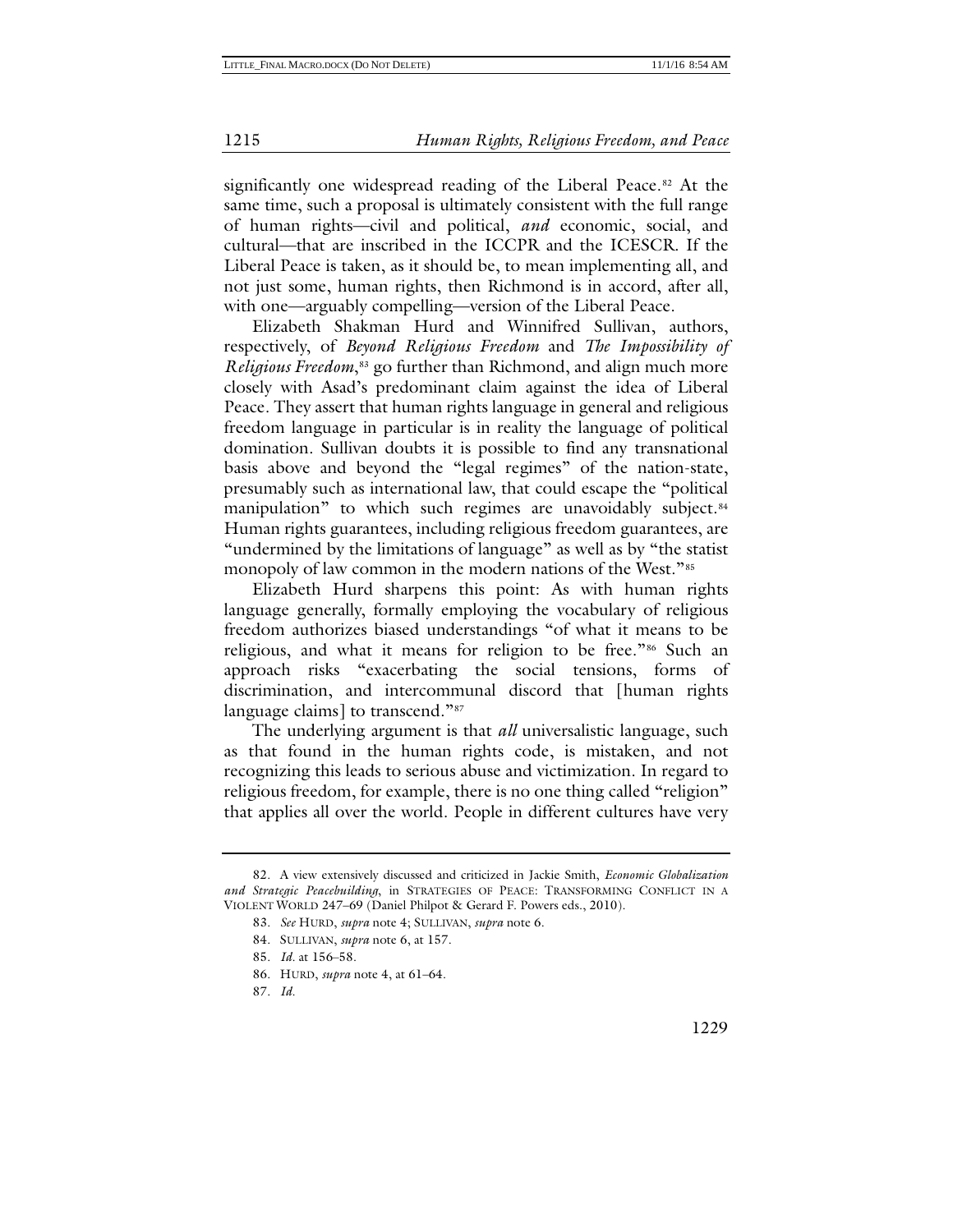different understandings of the term. Therefore, what qualifies as "religious freedom" is bound to vary accordingly. The upshot is that proponents of a universal human right to religious freedom wind up coercively and arbitrarily imposing their own ideas and biases on others who have very different notions. The undertaking is an exercise in oppression and discrimination. And, as such, it causes "intercommunal discord" and, likely increases violence. The particular culprits are national governments, who in the name of advancing "freedom, justice, and peace in the world," actually advance their own parochial ideas and interests, which makes for conflict, not peace. This approach is a direct and systematic assault on the idea of the Liberal Peace, even the revised view of it suggested in the discussion of Oliver Richmond above.<sup>[88](#page-16-0)</sup>

There are several problems with the approach. First, it fails to prove that the violations identified by Grim and Finke<sup>[89](#page-16-1)</sup> do not occur, and do not have the violent consequences they report. Nor do the proponents of this approach prove that the violations they describe amount to anything like the extent of oppression and violence Grim and Finke report.

Second, the authors do not succeed in divorcing themselves completely from something like a human rights approach to religious freedom. For example, Elizabeth Hurd says there is no such thing as "religion" as such, and then proceeds to argue that something called "lived religion"[90—](#page-16-2)a fluid, loosely organized, nondoctrinaire experience "as practiced by everyday individuals and groups"<sup>[91](#page-16-3)</sup>—is regularly subverted around the world by what she calls "governed religion"[92](#page-16-4)—the religion sponsored and imposed by the state—and by "expert religion"[93](#page-16-5)—an understanding of religion invented by scholars and lawyers and forced upon people against their wishes. In effect, Hurd has simply substituted her own alternative definition of religion, together with an ambitious theory of religious freedom that is based on her account of how religion is supposed to be repressed around the world.

<span id="page-16-0"></span><sup>88.</sup> *See supra* note[s 77](#page-14-5)[–81](#page-14-6) and accompanying text.

<sup>89.</sup> *See supra* note[s 48](#page-8-6)[–53](#page-9-5) and accompanying text.

<span id="page-16-2"></span><span id="page-16-1"></span><sup>90.</sup> HURD, *supra* note [4,](#page-1-9) at 13–15, 51–54.

<sup>91.</sup> *Id.* at 8.

<span id="page-16-5"></span><span id="page-16-4"></span><span id="page-16-3"></span><sup>92.</sup> *Id.* at 15–19.

<sup>93.</sup> *Id.* at 9–12.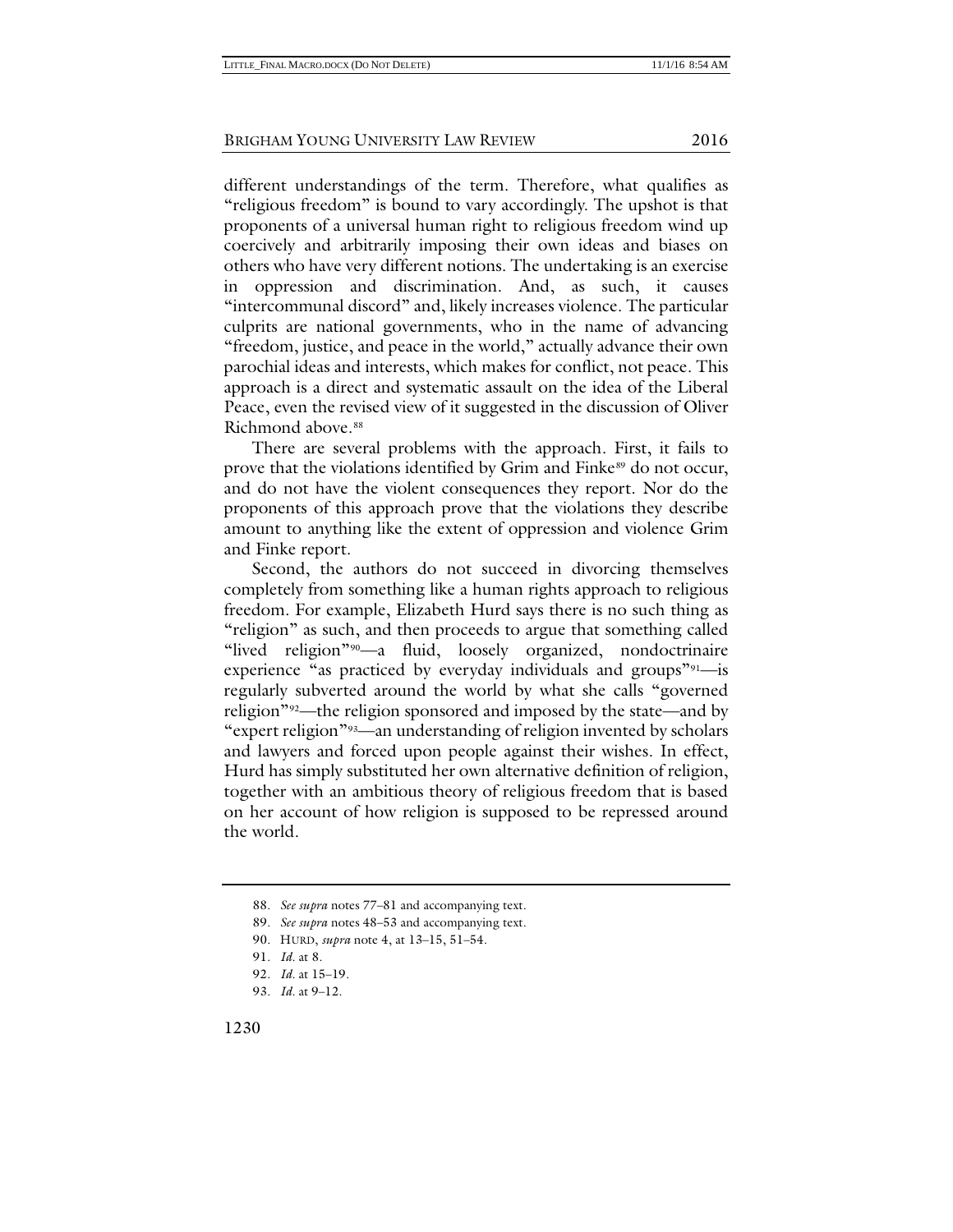The emphasis on "lived religion" is meant to show that the ideas enshrined in the human rights code are biased in favor of a Western (and especially American) notion of what religion "really" is. All the talk of "conscience" and "belief" in the code bears the stamp of "hyperprotestantism," something that favors a voluntaristic, highly rationalized, tightly organized form of religion that ignores or plays down ritual and ceremony as well as the kind of flexible, unreflective religious experience that is so much a part of the "everyday" lives of people around the world[.94](#page-17-0)

However, Sullivan and Hurd do not avoid using human rights concepts altogether. At one point, Sullivan states that "[t]o be religious is, in some sense, to be obedient to a rule outside oneself and one's government, whether that rule is understood to be established by God, or otherwise. It is to do what *must* be done."[95](#page-17-1) This is, in fact, a conventional description of freedom of conscience—a rule outside oneself *and one's government* to which one is ultimately loyal.<sup>[96](#page-17-2)</sup> In her view, a religiously informed conscience, or something like it, stands above and beyond the coercive power of the state, which is exactly the message of Article 18, paragraph 2 of the ICCPR.[97](#page-17-3)

My guess is that whenever fundamental commitments—whether religious or not, and whether in the form of "lived religion" or not come in conflict with the state, they quickly crystallize into what we would recognize as conscientious beliefs. It does not matter whether they are principles or doctrines or rituals or cherished practices lived out in "everyday life," committed persons in face of persecution are forced to give reasons—*to express beliefs*—as to why their commitments are of paramount importance to them, and why those commitments

<sup>94.</sup> *Id*. at 56–57.

<sup>95.</sup> SULLIVAN, *supra* note [6,](#page-1-7) at 156 (emphasis in original).

<span id="page-17-2"></span><span id="page-17-1"></span><span id="page-17-0"></span><sup>96.</sup> *Id.* Sullivan and her Immanent Frame colleagues frequently criticize defenders of the right of religious freedom for holding that the convictions of conscience are the result of a process of voluntary selection, close to the idea of "consumer choice," rather than the experience of "being claimed" by some binding religious or moral mandate "to do what *must* be done." *Id.*  at 7–8, 156; HURD, *supra* not[e 4,](#page-1-9) at 51. But this is to confuse things. On a traditional Christian understanding of conscience, "[t]o be religious is not to be free, but to be faithful," as Sullivan puts it, is true in regard to conscience, and *not* in regard to the state. SULLIVAN, *supra* note [6,](#page-1-7) at 156. Because one is bound by conscience, one claims the right to freedom of choice so far as the state goes. *See* Paul W. Taylor, *Religion and Freedom of Choice*, *in* RELIGION AND HUMAN RIGHTS, 170–87 (John Witte, Jr. & M. Christian Green eds., 2012), for a thoughtful discussion of the subject in respect to the jurisdiction of the state.

<span id="page-17-3"></span><sup>97.</sup> G.A. Res. 2200A (XXI), *supra* not[e 22,](#page-4-6) art. 18.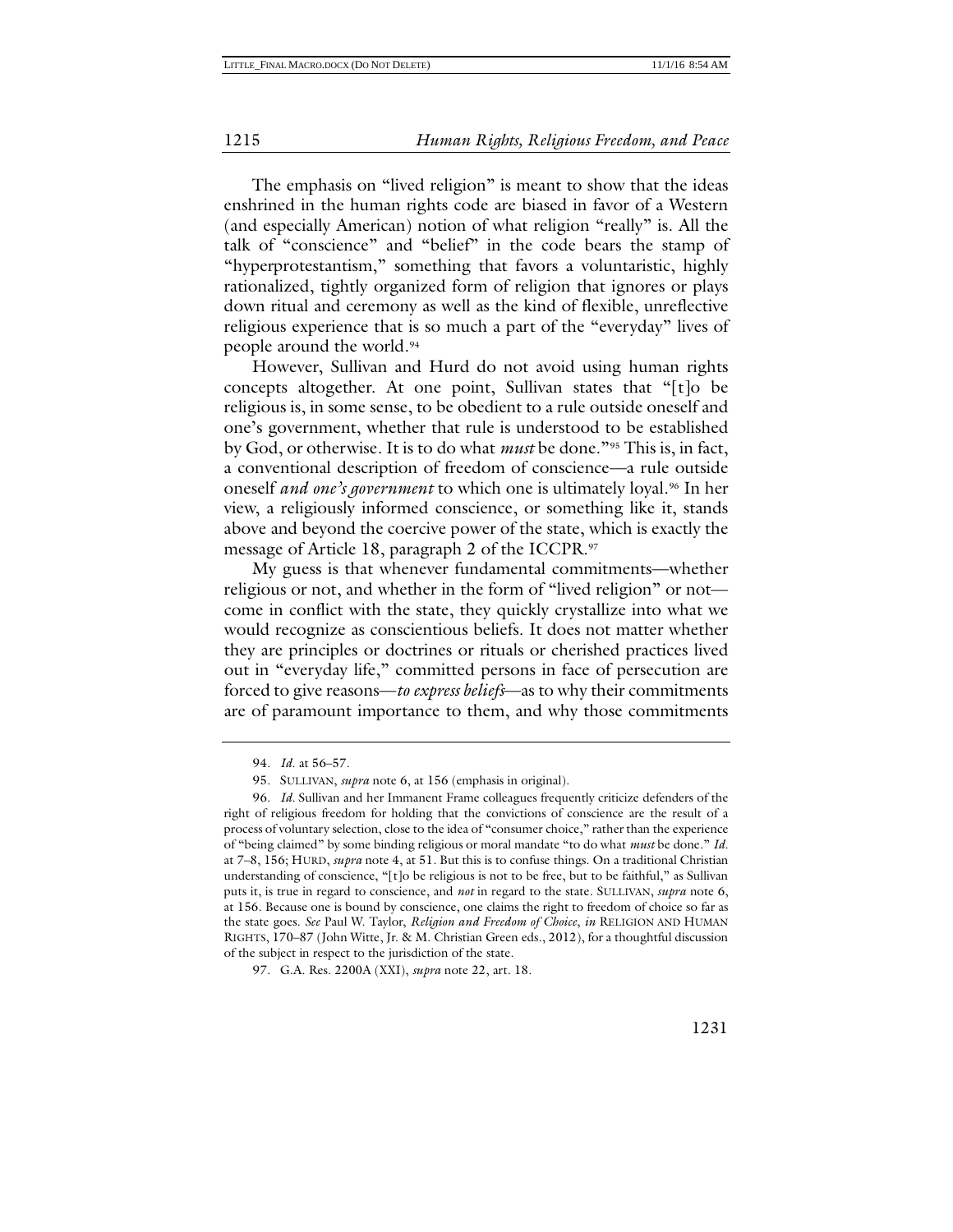should be tolerated and not suppressed. It is this very predicament of *conscience versus state* that Grim and Finke report on in such distressing and extensive detail, and it is by no means clear how the practitioners of lived religion escape that predicament when confronted with state repression. In fact, Hurd repeatedly calls attention to the way "governed religion" and "expert religion" harm groups by disregarding what *they believe* about themselves!<sup>[98](#page-18-0)</sup>

Hurd invokes the example of what she thinks are abuses inflicted on the Alevis of Turkey by defining them officially as a homogenous "religious minority" in a way that seriously misrepresents the understanding of Alevism of some members.<sup>99</sup> Classifying Alevism in accord with the categories imposed by "governed" and "expert religion" "sanctifies particular understandings of Alevism as orthodox while marginalizing others."<sup>[100](#page-18-2)</sup> "Dissenters and those making claims on behalf of Alevism deemed unorthodox or threatening by 'leading Alevi men of faith' are disenfranchised."[101](#page-18-3) According to Hurd, this is done in part by ignoring the fact that some of the convictions in question are not thought of as "religious" at all.<sup>[102](#page-18-4)</sup>

It is hard to see this description (if accurate) as anything other than a case of unwarranted government (and "expert") interference with the conscientious beliefs of some Alevis—those "*making claims on behalf of Alevism deemed unorthodox* . . . ." For one thing, the idea of "lived religion" as something indifferent to belief seems to have been forgotten. For another, the critical question, on a human rights understanding, is not whether the beliefs in question are "religious" or not, but whether they are "conscientious"—that is, whether they are of paramount importance and considered worth defending at substantial cost. If they are, governments (and experts) are bound to find ways to respect those beliefs, subject to specified limitations. That is the meaning of "religion *or* belief."

The same applies to another example Hurd gives. She complains that "the logic of religious rights renders politically invisible less established religions, collective ways of life, and modes of being and

<sup>98.</sup> As illustrated in the following discussion.

<sup>99.</sup> HURD, *supra* note [4,](#page-1-9) at 101–03.

<span id="page-18-2"></span><span id="page-18-1"></span><span id="page-18-0"></span><sup>100.</sup> *Id.* at 104–05.

<span id="page-18-4"></span><span id="page-18-3"></span><sup>101.</sup> *Id*. at 105.

<sup>102.</sup> *Id*. at 104–05.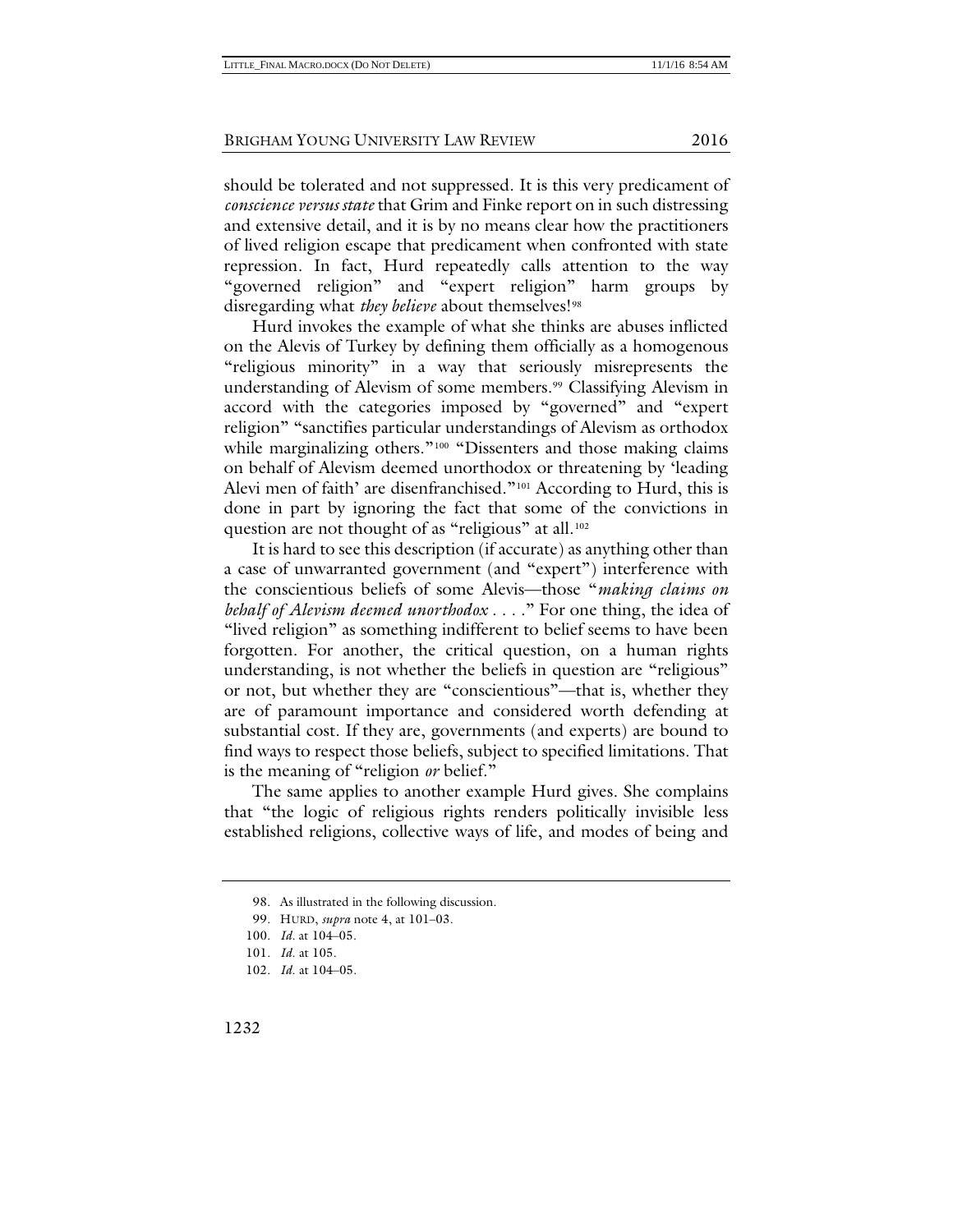belonging that do not qualify as "religious." Nontraditional religions, unprotected religions, and nonreligions are pushed into the wings."[103](#page-19-0) She illustrates the point by referring to the perceived mistreatment of the K'iche', a "Maya ethnic group" living in the western highlands of Guatemala.[104](#page-19-1) The K'iche' people strongly objected for "religious and cultural reasons" to mining operations undertaken on their land by multinational corporations backed by the state.[105](#page-19-2) Their objections were ignored because devotion to the land was not regarded by the authorities as "legally . . . religious" according to the standards of "governed and expert" religion.[106](#page-19-3) "When [the case is] cast in terms of religion understood as the right to believe or not, violations of the K'iche' religio-cultural heritage fall below the threshold of [what is politically or judicially ajudicable]."<sup>[107](#page-19-4)</sup>

But such a judgment by officials seems, on its face, to be blatantly inconsistent with existing human rights law and jurisprudence. Since "religious and cultural reasons" were explicitly given in defense of their objections, the issue is not whether an artificial standard of belief is being imposed on the K'iche' people; they are clearly citing beliefs in defense of their position. In addition, we have seen that protected beliefs need not be religious, but only conscientious, and that "nontraditional religions, unprotected religions, and [conscientious] nonreligions" are explicitly covered by human rights jurisprudence.<sup>[108](#page-19-5)</sup> Finally, Article 27 of the ICCPR (which Guatemala ratified in 2000) guarantees that persons belonging to "*ethnic*, *religious*, *or linguistic minorities*" "shall not be denied the right, in community with the other members of their group, *to enjoy their own culture*, *to profess and practice their own religion*, or to use their own language."<sup>[109](#page-19-6)</sup>

Hurd and Sullivan do succeed in providing some egregious examples of the international religious freedom campaign gone wrong by discriminating against practitioners of lived religion. But what the authors do not prove, despite their protests to the contrary, is that the vocabulary of religious freedom is incapable of resolving these troubling examples fairly. The language and categories of religious

<sup>103.</sup> *Id.* at 49–50.

<span id="page-19-1"></span><span id="page-19-0"></span><sup>104.</sup> *Id*. at 50.

<span id="page-19-2"></span><sup>105.</sup> *Id.*

<span id="page-19-3"></span><sup>106.</sup> *Id.* at 51.

<span id="page-19-4"></span><sup>107.</sup> *Id.* (alterations in original).

<span id="page-19-5"></span><sup>108.</sup> GENERAL COMMENT NO. 22, *supra* not[e 31.](#page-5-6)

<span id="page-19-6"></span><sup>109.</sup> G.A. Res. 2200A (XXI), *supra* not[e 22,](#page-4-6) art. 27 (emphasis added).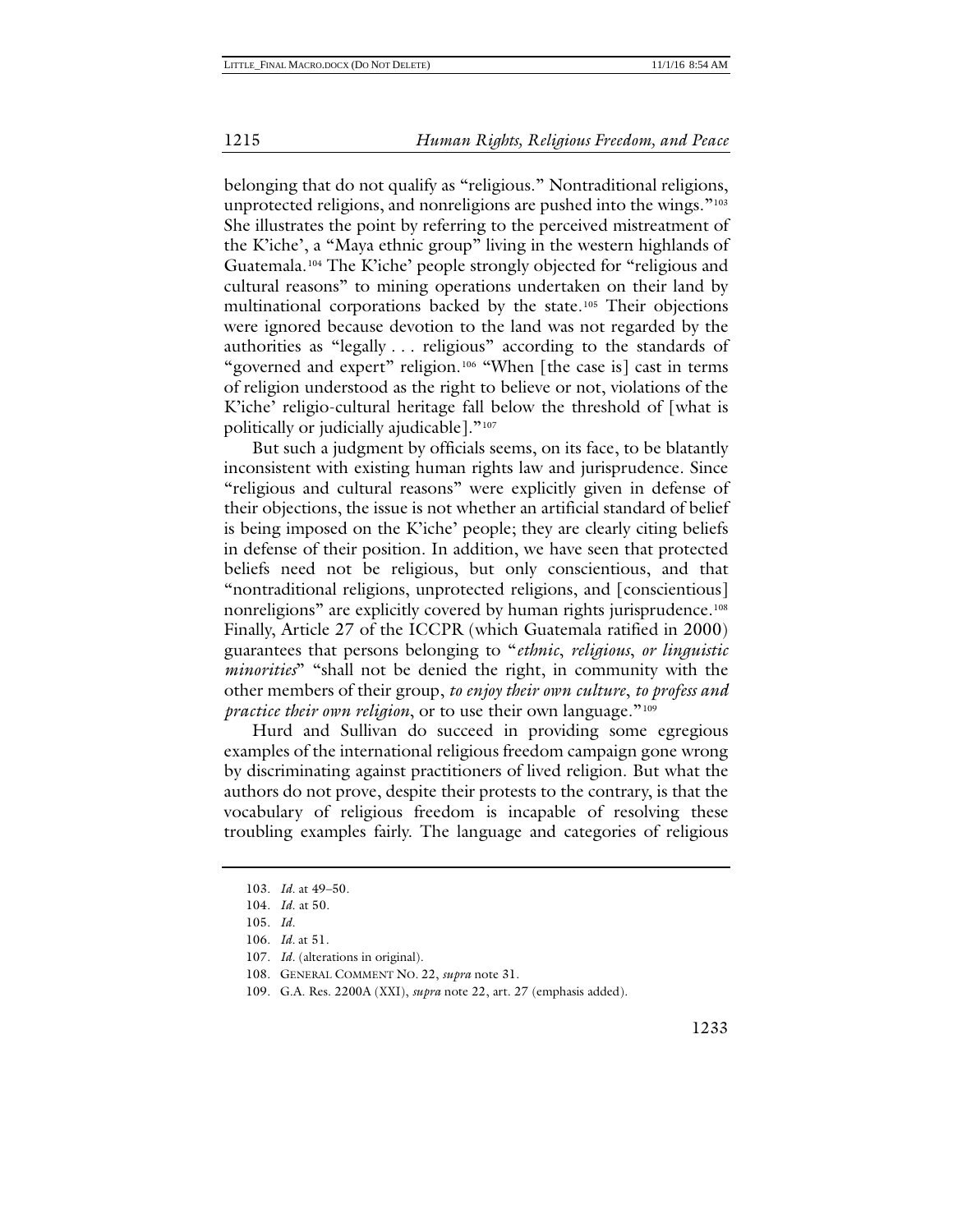freedom, as elaborated in the commentary of the U.N. Human Rights Committee above, are quite capacious, and are able to supply remedies for the kind of oversight and mistaken judgment by governments and experts that Sullivan and Hurd identify. The fact that the standards are not always scrupulously applied reflects negatively, to be sure, on the officials in question, but *not* on the standards themselves.

I close by illustrating my point about the capacity of persons charged with upholding religious freedom standards for sensitivity and broadmindedness, remembering that such persons are typically associated in Hurd's mind with the prejudices of "governed religion" and "expert religion." I am referring to a memorable dissent by Justice Brennan in *Lyng v. Northwest Indian Cemetery Protective Ass'n,* a 1988 U.S. Supreme Court decision overruling a lower court judgment that the U.S. Forest Service had violated Navajo religious rights by constructing a road across a mountain sacred to the Navajo.

In supporting Navajo rights that he believed the majority opinion had disregarded, Justice Brennan wrote as follows:

[F]or Native Americans religion is not a discrete sphere of activity separate from all others, and any attempt to isolate the religious aspects of Indian life "is in reality an exercise which forces Indian concepts into non-Indian categories.

. . .

In marked contrast to traditional Western religions, the belief systems of Native Americans do not rely on doctrines, creeds, or dogmas. Established universal truths—the mainstay of Western religions—play no part in Indian faith. Ceremonies are communal efforts undertaken for specific purposes in accordance with instructions handed down from generation to generation . . . . Where dogma lies at the heart of Western religions, Native American faith is inextricably bound to the use of land.<sup>[110](#page-20-0)</sup>

Justice Brennan's opinion should surely have prevailed, but whether it did or not, his opinion proves that prominent judicial officials charged with upholding religious freedom standards are in fact profoundly capable of appreciating the special perspective and distinctive interests of indigenous peoples.

<span id="page-20-0"></span><sup>110.</sup> Lyng v. Nw. Indian Cemetery Prot. Ass'n, 485 U.S. 439, 459–61 (1988) (Brennan, J., dissenting).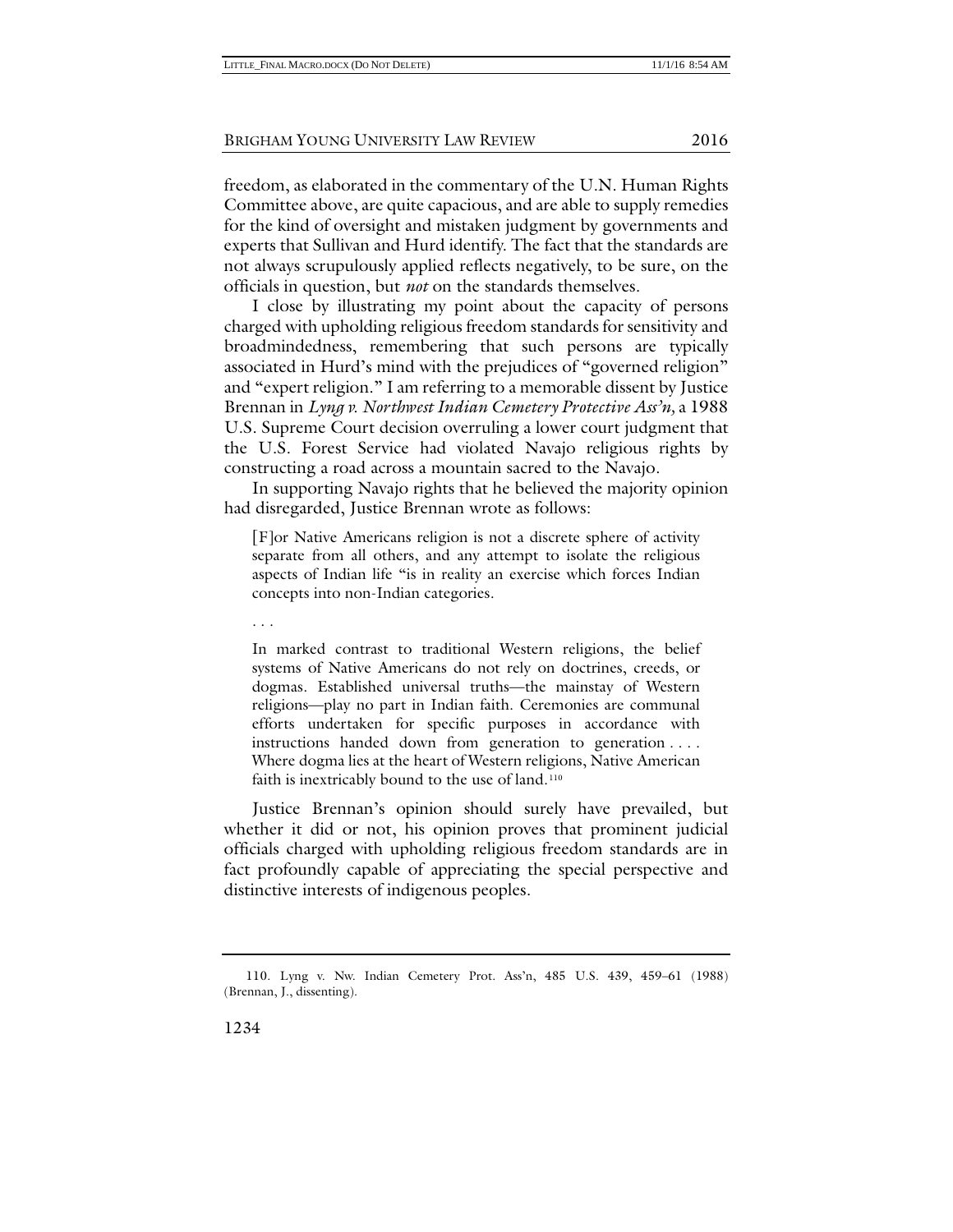#### IV. CONCLUSION

There is a close connection between human rights, religious freedom, and peace. So far, at least, the sustained and apparently growing drumbeat of opposition against the connection has not succeeded. Too often, as critics assert, human rights and religious freedom standards are not properly applied. This causes serious injury and no doubt jeopardizes the prospects for justice and peace where such mistakes occur. But the fault is with those interpreting and applying the standards, not with the standards themselves.